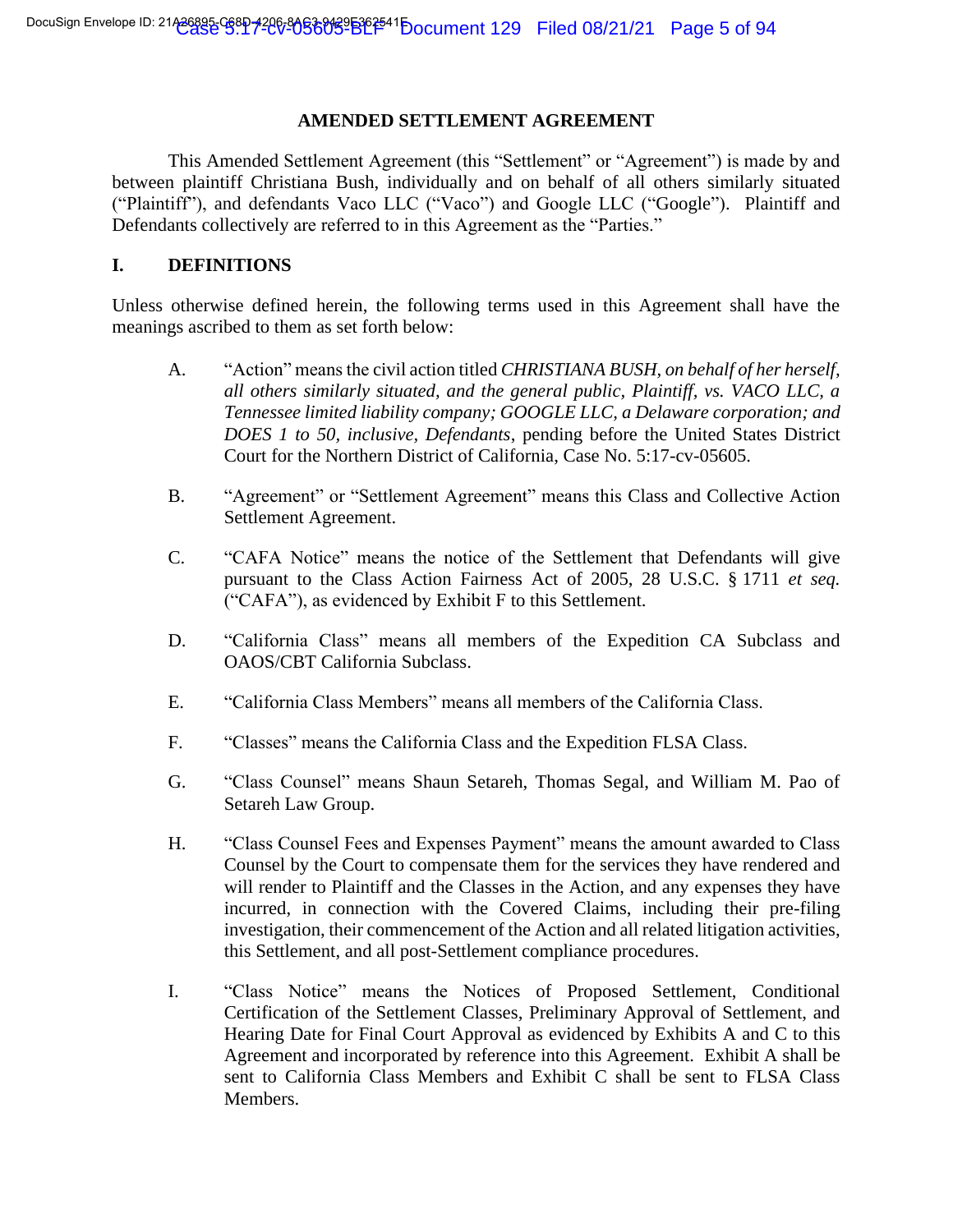- J. "Class Members" means members of either the California Class or the Expedition FLSA Class or both.
- K. "Class Notice Packet" means the Class Notices (Exhibit A to this Agreement), the Notices of Estimated Settlement Award (Exhibit B to this Agreement), and the Consent to Join Settlement for Expedition FLSA Class Members (Exhibit C to this Agreement). The Class Notice Packet sent to California Class Members shall consist of Exhibits A and B to this Agreement, and the Class Notice Packet sent to FLSA Class Members shall consist of Exhibits A, B, and C to this Agreement.
- L. "Class Representative Payment" means the special payment made to Plaintiff in her capacity as Class Representative to compensate her for initiating and pursuing the Covered Claims, undertaking the risk of liability for attorneys' fees and expenses in the event she was unsuccessful in the prosecution of the Action, and granting the release described in section III.F.1 of the Settlement.
- M. "Consent to Join Settlement Form" means the form that Expedition FLSA Class Members must submit in order to opt into this Settlement and be eligible to receive a Settlement Share, as evidenced by Exhibit C to this Agreement.
- N. "Court" means the United States District Court for the Northern District of California.
- O. "Covered Claims" means the claims that arise out of or relate to the allegations in the Action.
- P. "Covered Workweeks" means the number of workweeks that a Class Member worked for Defendants in a position covered by the Settlement during the relevant time period.
- Q. "Effective Date" means the date by which all of the following have occurred:
	- 1. Defendants (individually or collectively) have not voided this Settlement pursuant to section III.E.7;
	- 2. the Court enters the Judgment; and
	- 3. the Judgment becomes Final.
- R. "Expedition CA Subclass" means all persons employed by Vaco in California who were assigned to work at Google in any of the roles of Expedition Associate and/or Expedition Team Lead, at any time from August 12, 2013 through the date of preliminary court approval of the Settlement.
- S. "Expedition FLSA Class" means all persons employed by Vaco in the United States, who were assigned to work at Google in the position of Expedition Associate and/or Expedition Team Lead at any time from August 12, 2014 through the date of preliminary court approval of the Settlement.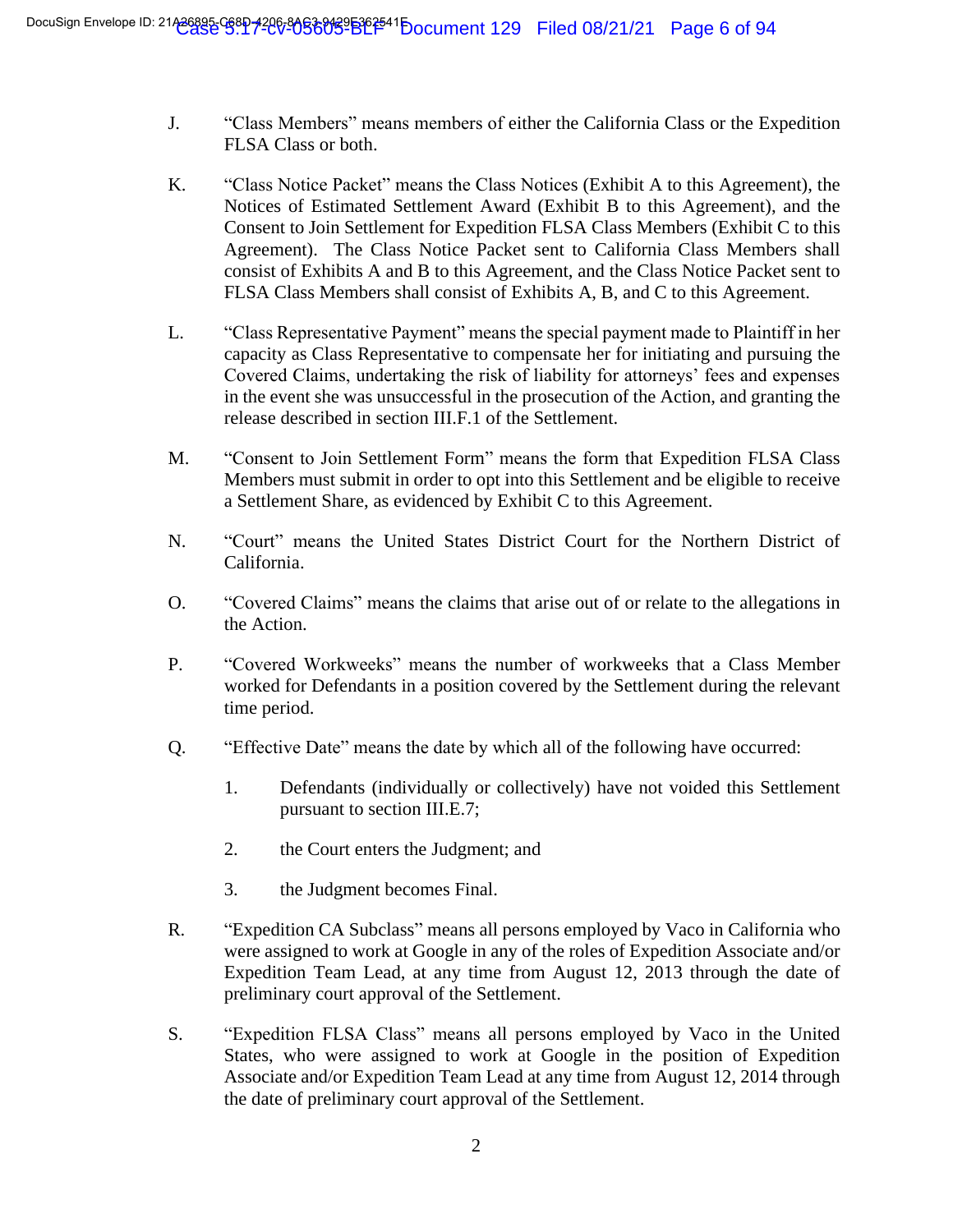- T. "Final" means that the Settlement has been finally approved by the Court, and either (1) the Ninth Circuit Court of Appeals has rendered a final judgment affirming the Court's final approval without material modification and the date for further appeal has passed without further appeal; (2) the Ninth Circuit Court of Appeals has rendered a final judgment affirming the Court's final approval without material modification and the further appeals have been resolved without material modification of the final approval order; or (3) the applicable date for seeking appellate review of the Court's final approval of the Settlement has passed without a timely appeal or request for review having been made.
- U. "Final Approval Hearing" means the hearing to be conducted by the Court to determine whether to approve finally and implement the terms of this Agreement.
- V. "FLSA Class Members" or "Expedition FLSA Class Members" means all members of the Expedition FLSA Class.
- W. "Google's Counsel" means Zachary P. Hutton, Eric D. Distelburger, and Paul A. Holton of Paul Hastings LLP.
- X. "Judgment" means the Order Granting Final Approval of Class and Collective Action Settlement and Entering Final Judgment entered by the Court in substantially the same form evidenced by Exhibit H to this Agreement and incorporated by reference into this Agreement.
- Y. "Net Settlement Amount" means the amount from the Total Settlement Amount that is available for distribution as Settlement Shares to Class Members after deductions for (a) the Class Representative Payment; (b) the Class Counsel Fees and Expenses Payment; (c) the Settlement Administrator's fees and expenses; and (d) any amounts not claimed by FLSA Class Members under section  $III(E)(12)$ below.
- Z. "Notices of Estimated Settlement Award" means the form that Class Members will receive that describes their estimated Settlement Shares, as evidenced by Exhibit B to this Agreement and incorporated by reference into this Agreement.
- AA. "OAOS/CBT California Subclass" means all persons employed by Vaco in California who were assigned to work at Google in any of the roles of Order Audit Operation Specialist or Content Bug Technician, at any time from August 12, 2013 through the date of preliminary court approval of the Settlement.
- BB. "Participating Class Members" means all California Class Members who do not timely and validly elect not to participate in the Settlement, and all Expedition FLSA Class Members who timely submit a claim form consenting to join the collective action and be bound by the Settlement.
- CC. "Preliminary Approval of the Settlement" means the Court's preliminary approval of the Settlement without material change, or with material changes to the Settlement to which the Parties all agree. An award by the Court of lesser amounts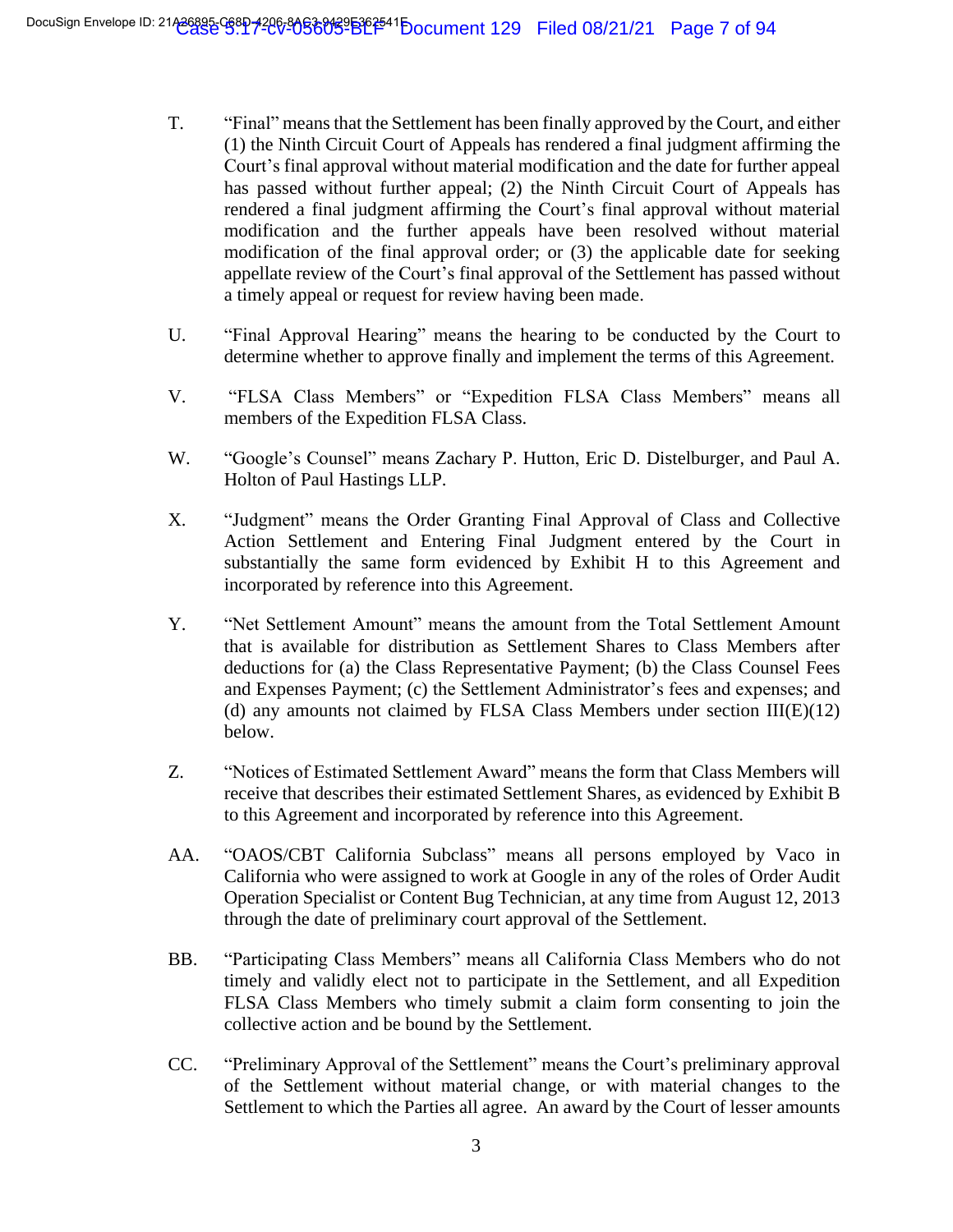than sought for the Class Representative Payment or Class Counsel Fees and Expenses Payment will not be considered a material change to the Settlement.

- DD. "Settlement" means the Parties' agreement, as detailed herein, to dispose of the Action and all other claims, demands, rights, promises, covenants, actions, suits, causes of action, obligations, debts, expenses, administration costs, damages, penalties, fines, interest, injuries, compensation, judgments, orders and liabilities alleged in, arising from or related to the Action.
- EE. "Settlement Administrator" means the administrator proposed by the Parties and appointed by the Court to administer the Settlement.
- FF. "Settlement Share" means the portion of the Net Settlement Amount allocable to each Class Member as provided by this Agreement.
- GG. "Total Settlement Amount" means the total maximum amount to be paid by Vaco as provided by this Agreement. The Total Settlement Amount is \$1,500,000 (One Million Five Hundred Thousand Dollars). The Total Settlement Amount will cover: (a) all settlement payments to Class Members eligible for settlement payments; (b) Plaintiff's Class Representative Payment; (c) Class Counsel's attorneys' fees and expenses (including all attorneys' fees and expenses incurred to date and to be incurred in documenting the Settlement, securing trial and appellate court approval of the Settlement, attending to the administration of the Settlement, and obtaining a dismissal of the Action); and (d) the Settlement Administrator's fees and expenses.
- HH. "Vaco's Counsel" means Daniel B. Chammas and Min K. Kim of Ford & Harrison LLP.

# **II. RECITALS**

- A. On August 24, 2017, Plaintiff commenced the Action, asserting claims on an individual and putative class and collective basis for alleged violations of California Labor Code sections 201-204, 223, 226(a), 226.7, 510, 512, 1194, 1194.2, 1197, 1197.1, 1198, and 2802, and the California Business and Professions Code section 17200, *et seq.*, and the Fair Labor Standards Act ("FLSA"), 29 U.S.C. section 201, *et seq.* Plaintiff contends that Defendants failed to: (1) provide meal periods; (2) provide rest periods; (3) pay minimum and overtime wages; (4) indemnify necessary business expenditures; (5) provide accurate written wage statements; and (6) pay all wages due at the time of separation. In addition, Plaintiff asserted that Defendants engaged in unlawful business practices.
- B. On September 27, 2017, Defendants removed the Action to the United States District Court for the Northern District of California, where it was assigned Case No. 5:17-cv-05605.
- C. On October 31, 2017, Plaintiff filed a First Amended Complaint ("FAC"), adding claims under the California Labor Code Private Attorneys General Act ("PAGA").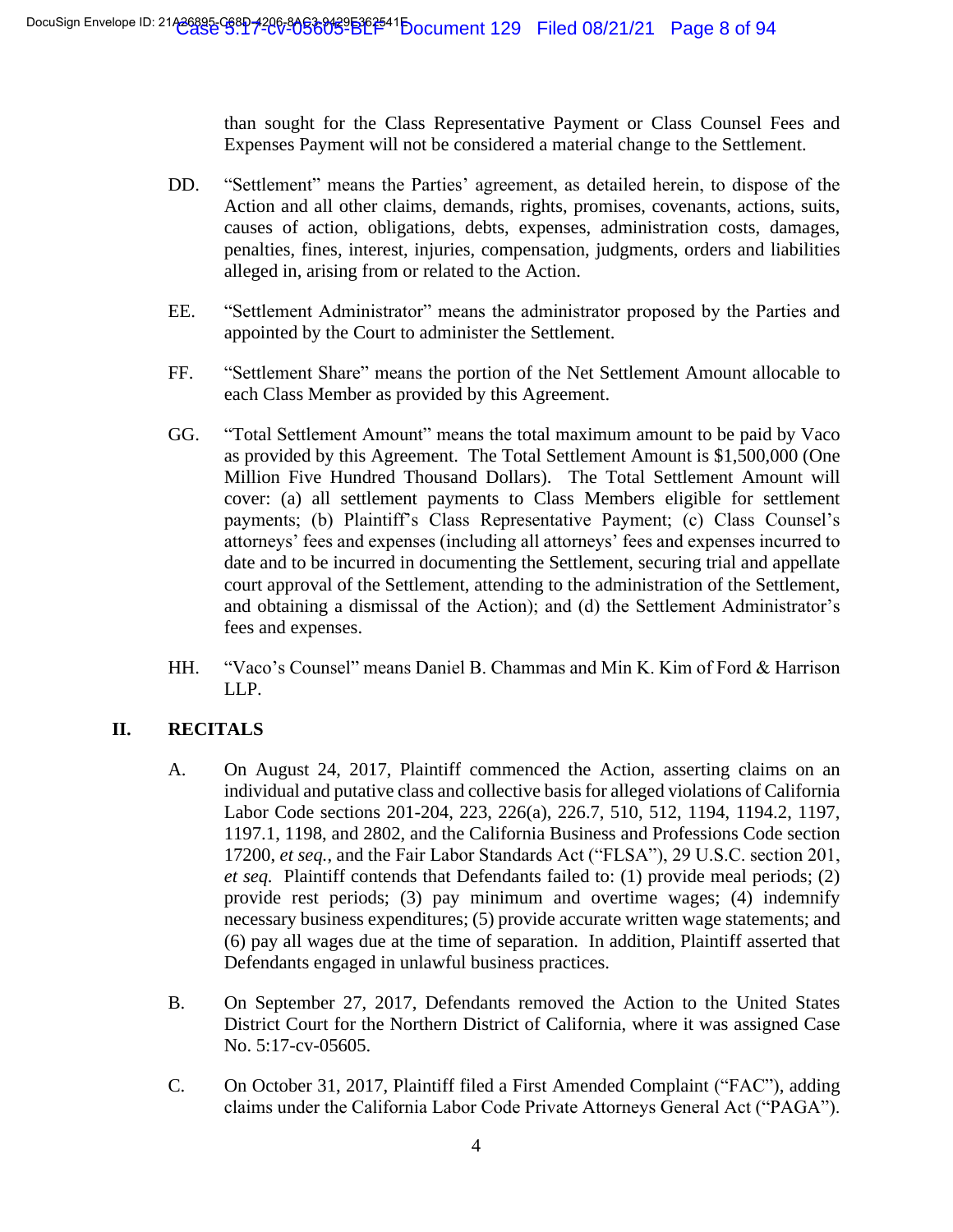- D. On May 2, 2018, the Court dismissed Plaintiff's FAC with leave to amend, except that Plaintiff's PAGA cause of action was dismissed without leave to amend.
- E. On May 23, 2018, Plaintiff filed a Second Amended Complaint ("SAC"), dropping her PAGA claim, but keeping all other causes of action.
- F. On December 3, 2018, the Court dismissed Plaintiff's SAC with leave to amend.
- G. On January 23, 2019, Plaintiff filed a Third Amended Complaint ("3AC").
- H. On July 22, 2019, the Court dismissed Plaintiff's 3AC with leave to amend in part and without leave to amend in part.
- I. On August 12, 2019, Plaintiff filed a Fourth Amended Complaint.
- J. On August 31, 2020, the Parties participated in a mediation presided over by Tripper Ortman, Esq. During the mediation, each side, represented by its respective counsel, recognized the substantial risk of an adverse result in the Action and agreed to settle the Action, and all other matters covered by this Agreement pursuant to the terms and conditions of this Agreement. This Agreement replaces and supersedes the Memorandum of Agreement entered into at the mediation and any other agreements, understandings, or representations between the Parties.
- K. This Agreement represents a compromise and settlement of highly disputed claims. Nothing in this Agreement is intended or will be construed as an admission by Defendants that any of Plaintiff's claims in the Action have merit or that they have any liability to Plaintiff or the Class on any of those claims, or as an admission by Plaintiff that Defendants' defenses in the Action have merit.
- L. On February 22, 2021, Plaintiff filed a Fifth Amended Complaint naming Vaco and Google as the Defendants for purposes of effecting this Settlement.

Based on these Recitals, the Parties agree as follows:

#### **III. SETTLEMENT TERMS AND CONDITIONS**

A. **Total Settlement Amount.** Subject to the terms and conditions of this Agreement, the Total Settlement Amount is \$1,500,000 (One Million Five Hundred Thousand Dollars). The Total Settlement Amount will cover: (a) all settlement payments to Class Members eligible for settlement payments; (b) Plaintiff's Class Representative Payment; (c) Class Counsel's attorneys' fees and expenses (including all attorneys' fees and expenses incurred to date and to be incurred in documenting the Settlement, securing trial and appellate court approval of the Settlement, attending to the administration of the Settlement, and obtaining a dismissal of the Action); and (d) the Settlement Administrator's fees and expenses.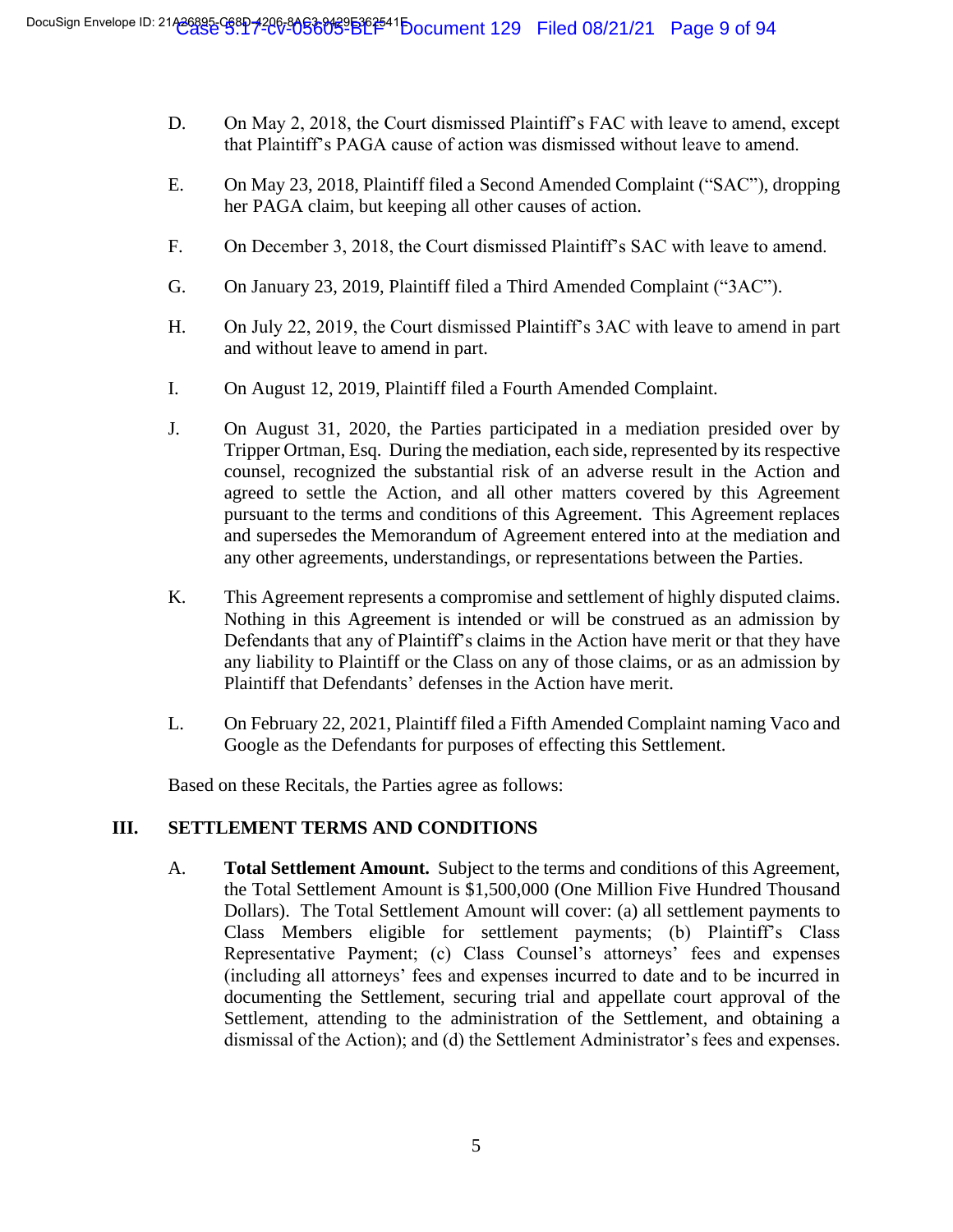- B. **Settlement Shares.** Subject to the terms and conditions of this Agreement, the Settlement Administrator will allocate Settlement Shares from the Net Settlement Amount to Participating Class Members as follows:
	- 1. **Calculation.** The Settlement Administrator will calculate each Participating Class Member's Settlement Share based on the following formula: Participating Class Member will receive a payment equal to the Net Settlement Amount times the ratio of (i) the number of Covered Workweeks that he or she worked to (ii) the total number of Covered Workweeks worked by all Class Members. For the California Class, the number of Covered Workweeks will be measured from August 12, 2013 to the date of preliminary court approval of the Settlement; for the Expedition FLSA Class, the number of Covered Workweeks will be measured from August 12, 2014 to the date of preliminary court approval of the Settlement. Where there is overlap between the two classes, members of the Expedition FLSA Class and Expedition CA Subclass shall not have their workweeks double-counted.

For purposes of the estimated Settlement Share reported to Class Members in the Notice of Estimated Settlement Award, the Settlement Administrator will calculate each Class Member's Settlement Share assuming that no California Class Members opt out of, or request exclusion from, the Settlement, and assuming that all FLSA Class Members opt in to the Settlement.

- 2. **Effect of California Class Members Who Opt Out of Settlement.** A California Class Member who timely and validly opts out of the Settlement by submitting a signed letter requesting exclusion from the Settlement will not participate in or be bound by the Settlement; will not receive a Settlement Share; and will not be included with those other Class Members counted for purposes of the calculation of Settlement Shares. The Settlement Share that otherwise would have been payable to such Class Member will be retained in the Net Settlement Amount for distribution to all other Class Members. If a member of the Expedition CA Subclass opts out of the Settlement, then that individual is excluded from the Settlement entirely and may not submit a Consent to Join Settlement Form as part of the Expedition FLSA Class.
- 3. **Effect of Expedition FLSA Class Members Who Do Not Opt Into the Settlement.** An Expedition FLSA Class Member who fails to timely and validly opt into the Settlement by submitting a Consent to Join Settlement Form within 45 days of the date of the notice will not participate in or be bound by the Settlement; will not receive a Settlement Share; and will not be included with those other Class Members counted for purposes of the calculation of Settlement Shares. However, if the Expedition FLSA Class Member is also a California Class Member and has not opted out of the Settlement, failure to timely submit a valid Consent to Join Settlement Form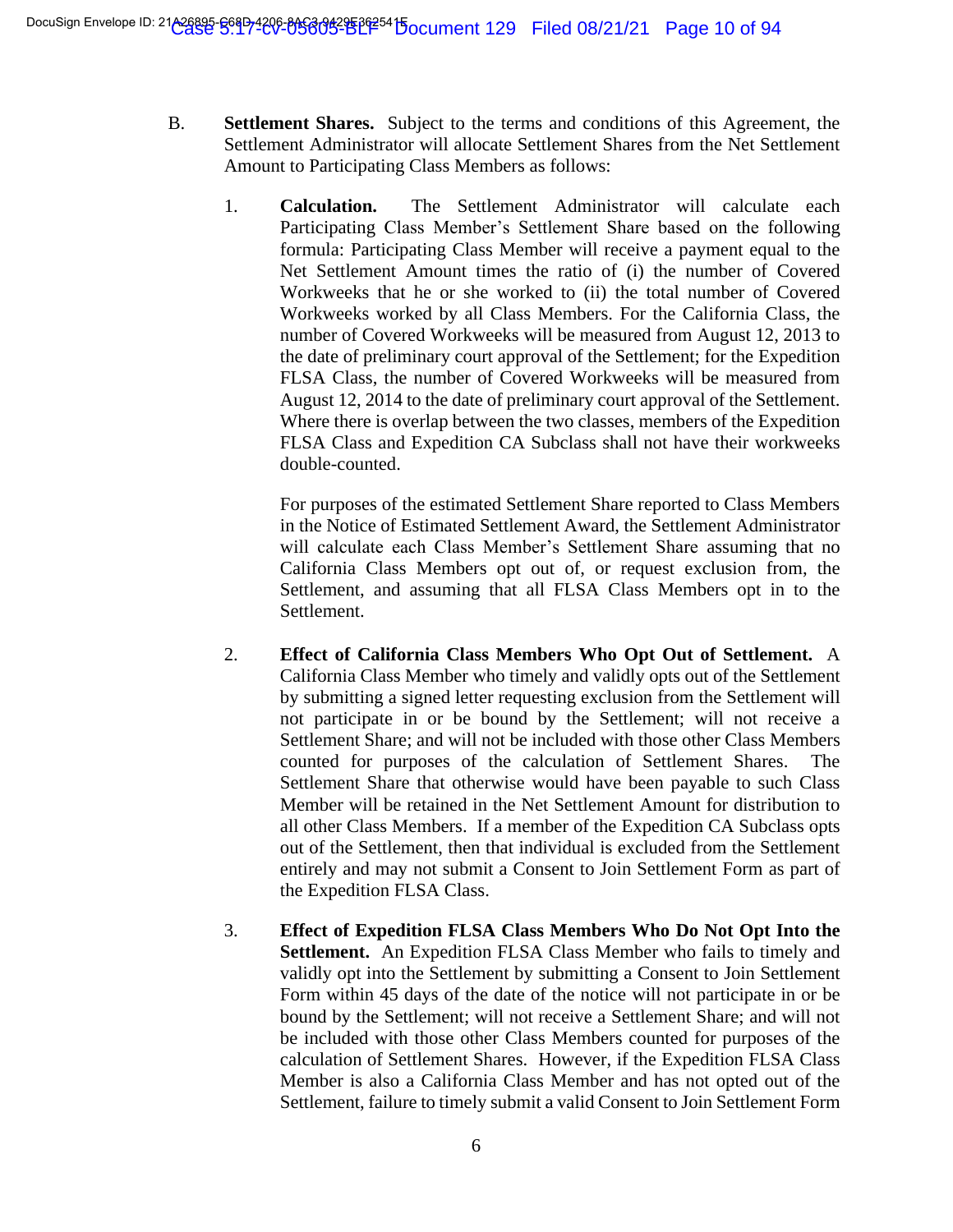shall only operate to exclude the recovery of that portion of the Settlement Share attributable to his or her Covered Workweeks worked outside of California. The Settlement Share that otherwise would have been payable to such Class Member will either revert to Vaco or be retained in the Net Settlement Amount for distribution to all other Class Members, subject to section III.E.12.

# 4. **Tax Treatment.**

- a. The Settlement Shares of California Class Members shall be reported to taxing authorities as follows:
	- (i) One-third of each Settlement Share (the "Wage Portion") is intended to settle each Participating Class Member's claims for unpaid wages. Accordingly, the Wage Portion will be reduced by applicable payroll tax withholding and deductions, and the Settlement Administrator will issue to the Participating Class Member a Form W-2 with respect to the Wage Portion. The employer's share of legally required payroll taxes for the Wage Portion will be paid by Defendants directly and not out of the Total Settlement Amount.
	- (ii) Two-thirds of each Settlement Share (the "Non-Wage Portion") is intended to settle each Participating Class Member's claims for all interest and penalties. Accordingly, the Non-Wage Portion will not be reduced by payroll tax withholding and deductions; and, instead, the Settlement Administrator will issue to the Participating Class Member a Form 1099 with respect to the Non-Wage Portion.
- b. The Settlement Shares of Expedition FLSA Class Members shall be reported to taxing authorities as follows:
	- (i) Fifty percent of each Settlement Share (the "Wage Portion") is intended to settle each Participating Class Member's claims for unpaid wages. Accordingly, the Wage Portion will be reduced by applicable payroll tax withholding and deductions, and the Settlement Administrator will issue to the Participating Class Member a Form W-2 with respect to the Wage Portion. The employer's share of legally required payroll taxes for the Wage Portion will be paid by Defendants directly and not out of the Total Settlement Amount.
	- (ii) Fifty percent of each Settlement Share (the "Non-Wage Portion") is intended to settle each Participating Class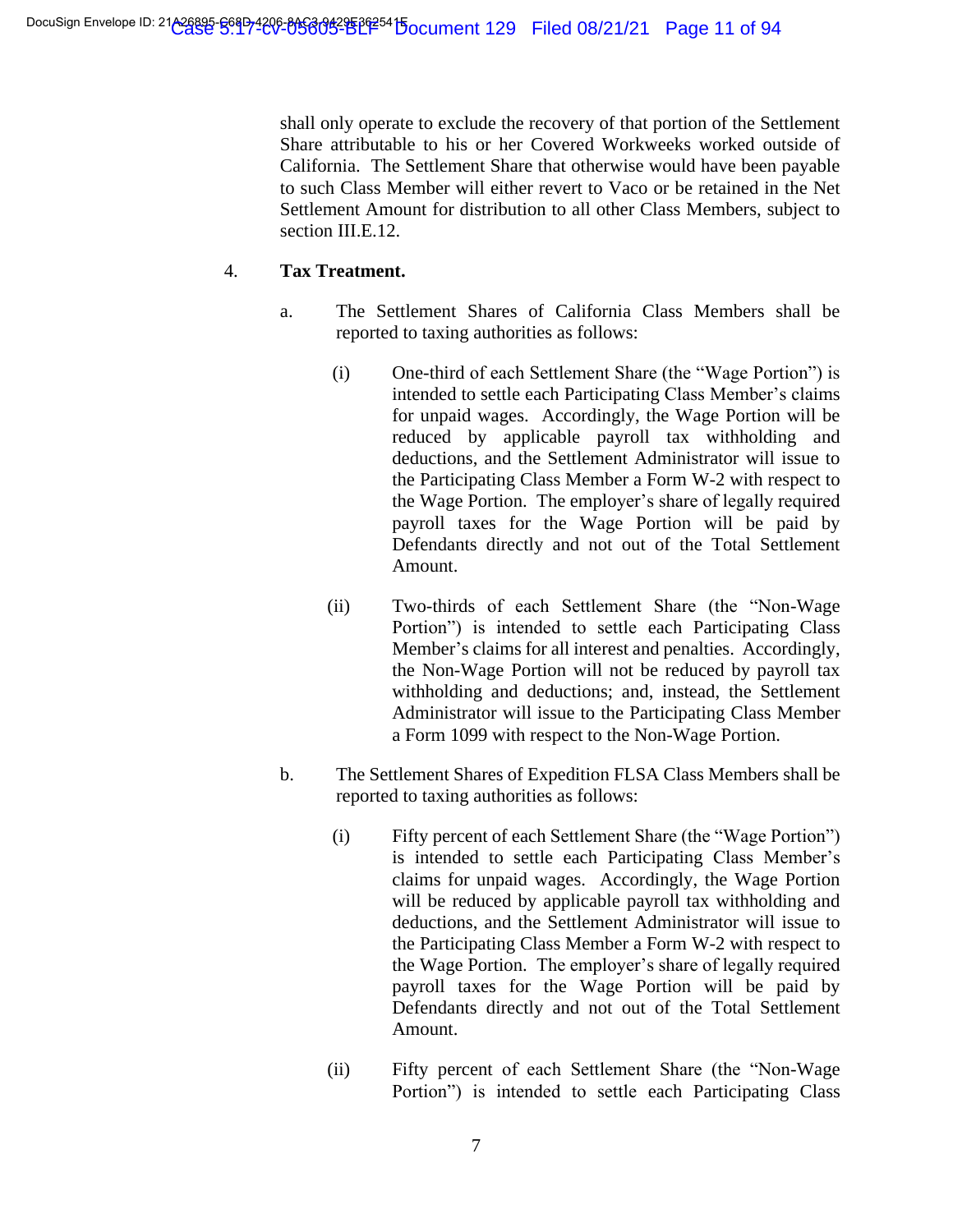Member's claims for all liquidated damages. Accordingly, the Non-Wage Portion will not be reduced by payroll tax withholding and deductions; and, instead, the Settlement Administrator will issue to the Participating Class Member a Form 1099 with respect to the Non-Wage Portion.

- C. **Payments to Plaintiff, Class Counsel, and Settlement Administrator.** Subject to the terms and conditions of this Agreement, the Settlement Administrator will make the following payments out of the Total Settlement Amount as follows:
	- 1. **To Plaintiff:** In addition to Plaintiff's Settlement Share, Plaintiff will apply to the Court for an award of not more than \$7,500 as Plaintiff's Class Representative Payment in consideration of initiating and pursuing the Action, undertaking the risk of liability for attorneys' fees and expenses in the event she was unsuccessful in the prosecution of the Action, and granting the release provided for in section III.F.1 of this Agreement. Defendants will not oppose a Class Representative Payment of \$7,500 to Plaintiff. The Settlement Administrator will pay the Class Representative Payment approved by the Court (but not more than \$7,500) out of the Total Settlement Amount. If the Court approves a Class Representative Payment of less than \$7,500, the remainder will be retained in the Net Settlement Amount. Tax deductions and withholdings will not be taken from the Class Representative Payment, and instead a Form 1099 will be issued to Plaintiff with respect to this payment.
	- 2. **To Class Counsel:** Class Counsel will apply to the district court for an award of not more than \$500,000 for attorneys' fees (one-third (1/3) of the Total Settlement Amount) and not more than \$40,000 for expenses as their Class Counsel Fees and Expenses Payment, and Defendants will not oppose their request. If the Court approves a Class Counsel Fees and Expenses Payment of less than the amount authorized to be sought under this Agreement, the remainder will be retained in the Net Settlement Amount. Defendants will issue to Class Counsel a Form 1099 with respect to the awarded attorneys' fees and costs, and Class Counsel beforehand will provide Defendants or the Settlement Administrator (as applicable) with a completed Form W-9.
	- 3. **To the Settlement Administrator.** The Settlement Administrator will pay to itself out of the Total Settlement Amount its reasonable fees and expenses as approved by the Court. In the event that the Settlement is not finally approved, Defendants will pay the Settlement Administrator's reasonable fees incurred as of that time.
- D. **Appointment of Settlement Administrator.** The Parties will ask the Court to appoint Phoenix Settlement Administrators to act as Settlement Administrator, which, as a condition of appointment, will agree to be bound by this Agreement with respect to the performance of its duties and its compensation. The Settlement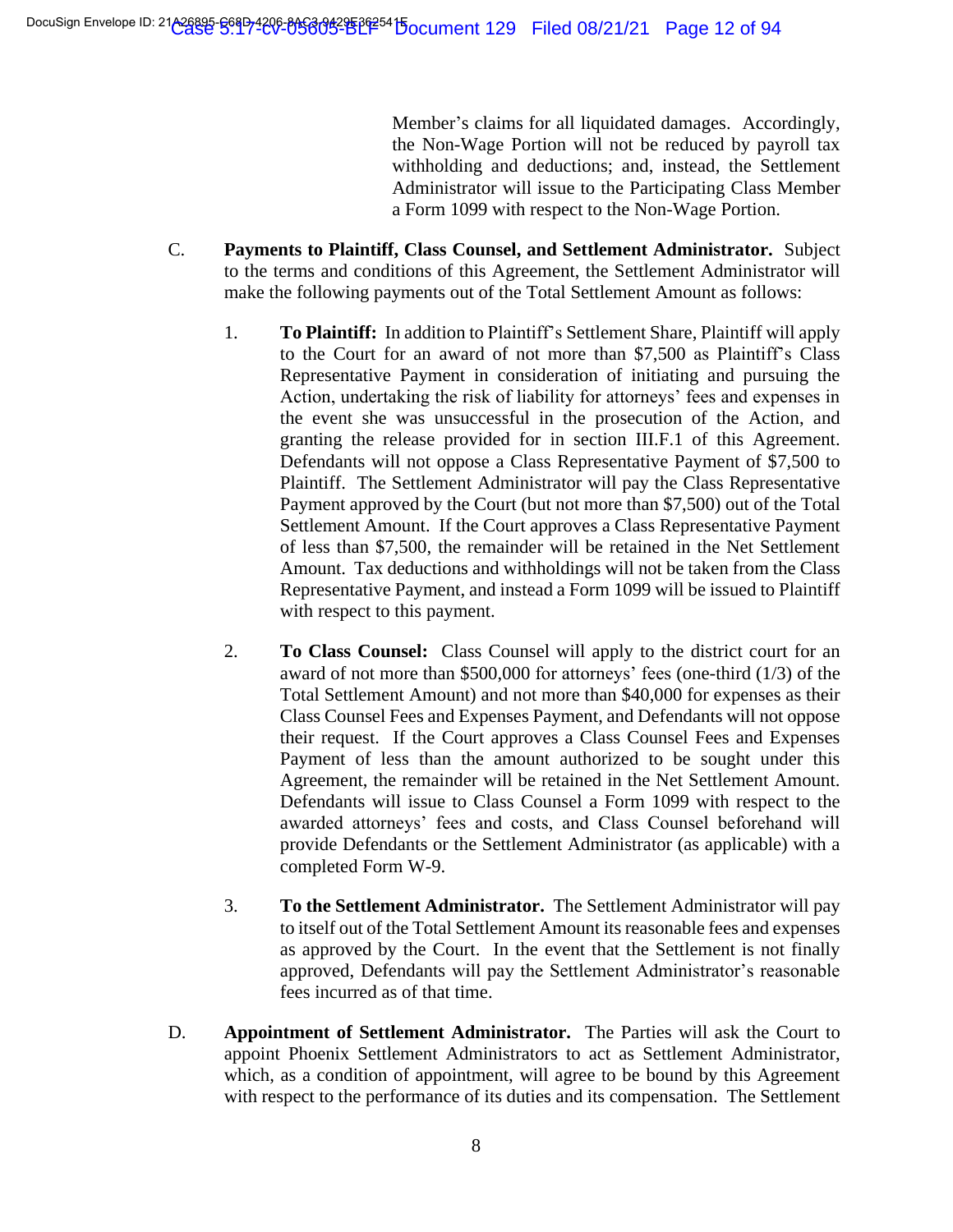Administrator's duties will include creating and maintaining a static website for this Settlement where it shall upload and host all the documents that have been filed in this matter, including this Agreement; preparing, printing, and mailing the Class Notice Packet to the Class Members; conducting a National Change of Address search and using Accurint and other reasonable and cost-effective skip trace methods to locate any Class Member whose Class Notice Packet was returned by the U.S. Postal Service as non-deliverable, and re-mailing the Class Notice Packet to the Class Member's new address; receiving California Class Member opt-outs from the Settlement; receiving Expedition FLSA Class Member opt-ins to the Settlement; providing the Parties with weekly status reports about the delivery of Class Notice Packets and receipt of California Class Member opt-outs and Expedition FLSA Class Member opt-ins from the Settlement; calculating Settlement Shares; issuing the checks to effectuate the payments due under the Settlement; preparing Form 1099s and completing required reports to tax authorities; and otherwise administering the Settlement pursuant to this Agreement. The Settlement Administrator will have the final authority to resolve all disputes concerning the calculation of a Class Member's Settlement Share, subject to the dollar limitations set forth in this Agreement. The Settlement Administrator's reasonable fees and expenses, including the cost of printing and mailing the Class Notice Packet, will be paid out of the Total Settlement Amount.

# E. **Procedure for Approving Settlement.**

1. **Prior to Motion for Preliminary Approval.** Prior to moving for preliminary approval of the Settlement, the Parties will file a stipulation to allow Plaintiff to amend the Fourth Amended Complaint so that Plaintiff may replace all of the Vaco entities currently named as defendants with Vaco LLC.

# 2. **Motion for Preliminary Approval.**

- a. After Plaintiff files an amended complaint, the Parties will file a joint motion (the "Motion for Preliminary Approval") with the Court for an order granting Preliminary Approval of the Settlement, conditionally certifying the California and Expedition FLSA Classes, setting a date for the Final Approval Hearing, and approving and authorizing the dissemination of the Class Notice Packets.
- b. Within ten (10) days of the Parties filing the Motion for Preliminary Approval, Defendants will, pursuant to CAFA, mail the CAFA Notice to the Attorney General of the United States and the appropriate state official in each state in which a Class Member resides at the time of notice.
- c. At the hearing on the Motion for Preliminary Approval, the Parties will jointly appear, support the granting of the motion, and submit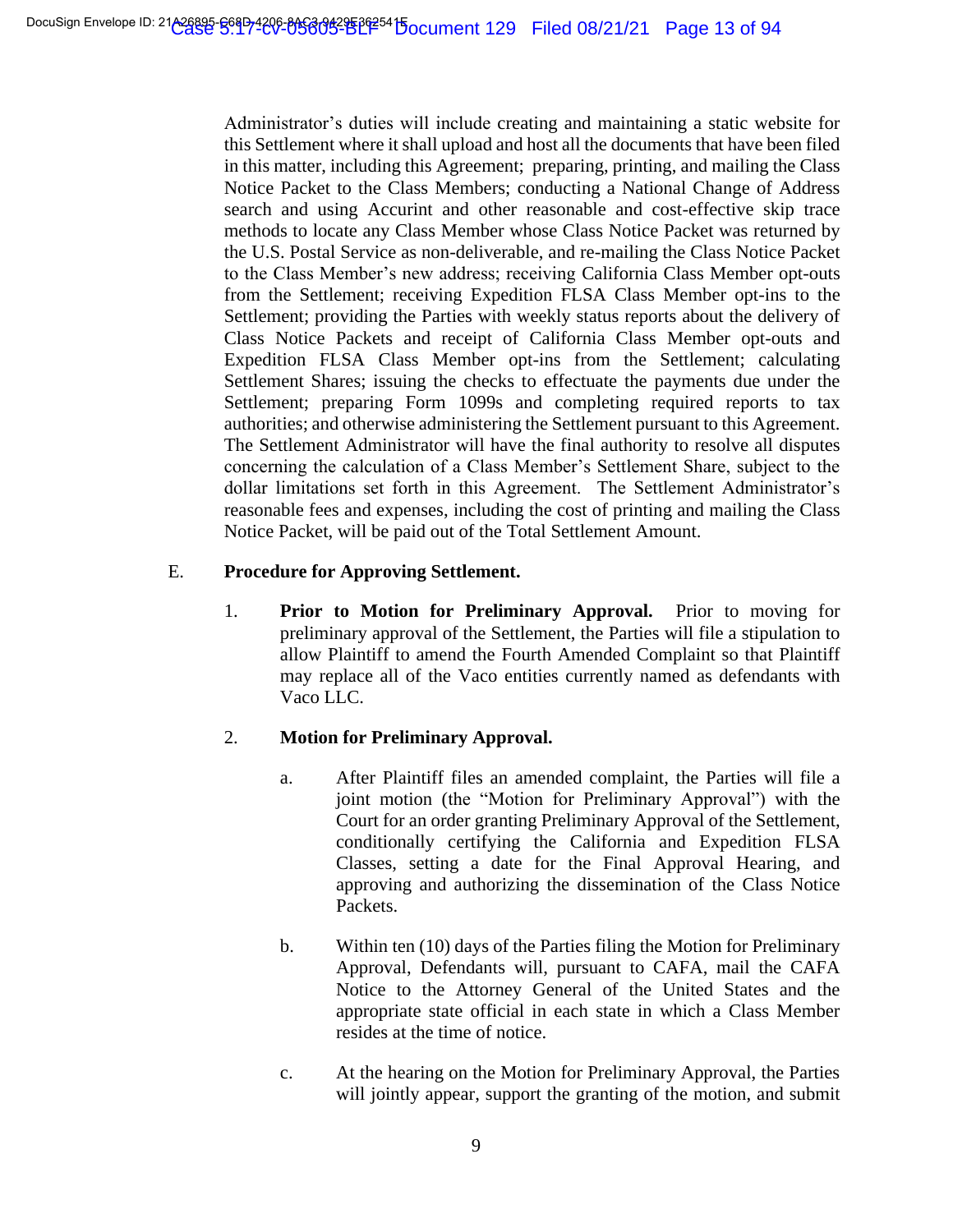an order granting the motion in the form evidenced by Exhibit E to this Agreement.

- d. Should the Court decline to preliminarily approve all material aspects of the Settlement, or order material changes to the Settlement to which the Parties do not agree, the Settlement will be null and void and the Parties will have no further obligations under it. An award by the Court of lesser amounts than sought for the Class Representative Payment or the Class Counsel Fees and Expenses Payment will not be a material modification of the Settlement.
- 3. **Notice to Class Members.** After the Court enters its order granting Preliminary Approval of the Settlement, every Class Member will be provided with the appropriate Class Notice Packet (which will include the Class Notice completed to reflect the order granting Preliminary Approval of the Settlement, the Notice of Estimated Settlement Award, and, if applicable, the Consent to Join Settlement Form) as follows:
	- a. Within thirty (30) days after the Court enters its order granting Preliminary Approval of the Settlement, Defendants will provide to the Settlement Administrator the following information for each Class Member: name, last known address and telephone number (if any), Social Security number, along with number of workweeks that he or she worked in a position in the California Class and/or the Expedition FLSA Class, as reflected in Defendants' records during the relevant period. If any or all of the Class Members' data are unavailable to Defendants, Defendants will use best efforts to deduce or reconstruct the Class Members' data prior to when it must be submitted to the Settlement Administrator; approximations or averages may be used. This information will otherwise remain confidential and will not be disclosed to anyone, except in order to carry out the efforts described in section III.D and to disseminate the applicable Class Notice Packet pursuant to this Agreement, or pursuant to Defendants' express written authorization or by order of the Court.
	- b. Within 15 days after receiving the Class Member information from Defendants, the Settlement Administrator will send each Class Member notice of the Settlement, a Notice of Estimated Settlement Award including the estimated Settlement Share that the Class Member may qualify to receive, and, with respect to each Expedition FLSA Class Member, the Consent to Join Settlement. In the event of returned or non-deliverable notices, the Settlement Administrator will make reasonable efforts to locate Class Members and re-send the notices.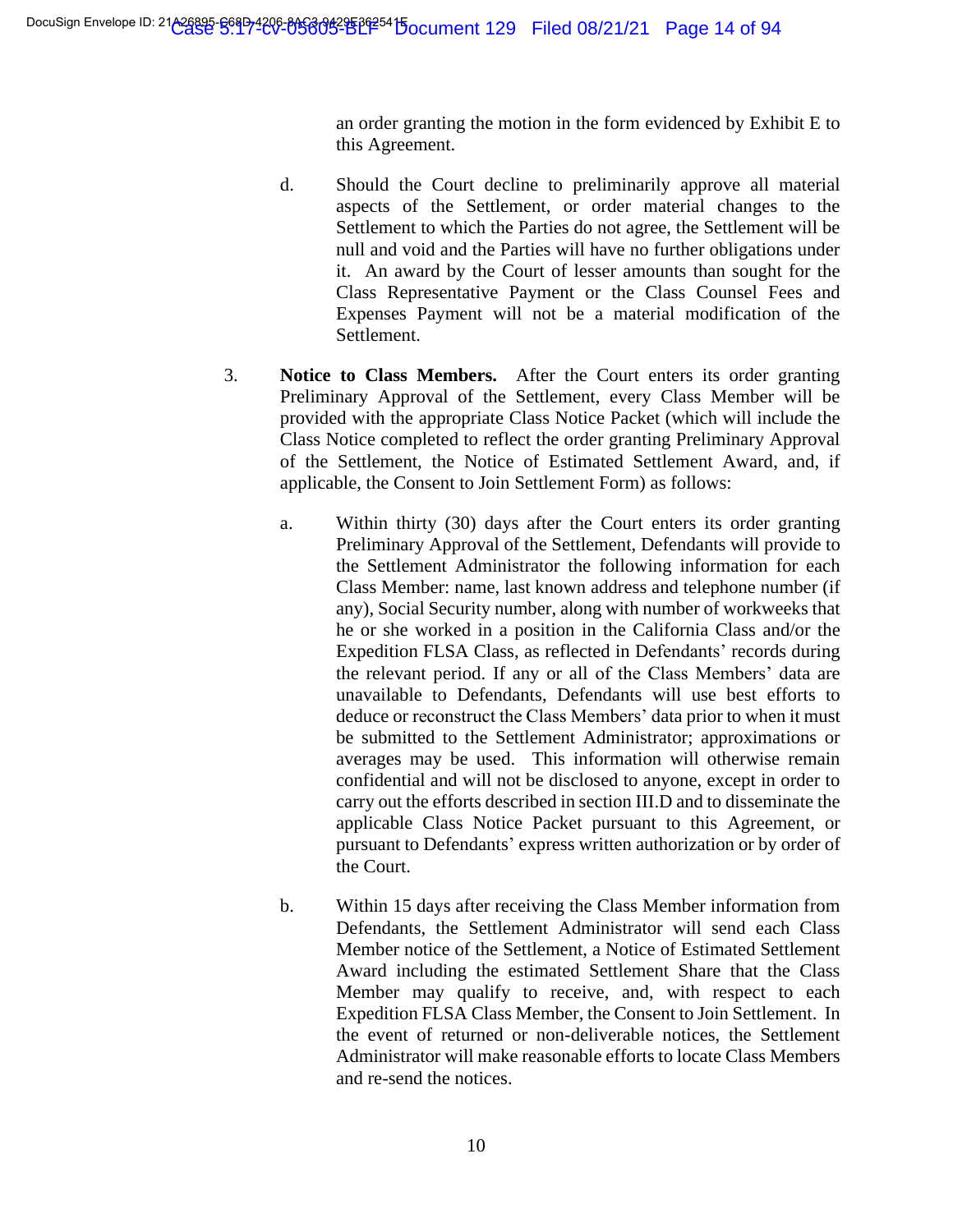- c. If a Class Notice Packet is returned because of an incorrect address and no forwarding address is affixed thereto, the Settlement Administrator will promptly, and not later than five (5) business days from receipt of the returned packet, search for a more current address for the Class Member using a skip trace, and re-mail the Class Notice Packet to the Class Member. The Settlement Administrator will use the Class Members' data and otherwise work with Defendants to find a more current address. The Settlement Administrator will be responsible for taking reasonable steps, consistent with its agreed-upon job parameters, court orders, and fee, as agreed to with Class Counsel and according to the following deadlines, to trace the mailing address of any Class Member for whom a Class Notice Packet is returned by the U.S. Postal Service as undeliverable. These reasonable steps will include, at a minimum, the tracking of all undelivered mail; performing address searches for all mail returned without a forwarding address; and promptly re-mailing to Class Members for whom new addresses are found.If the Class Notice Packet is re-mailed, the Settlement Administrator will note for its own records and notify Class Counsel and Defendants' Counsel of the date and address of each such remailing as part of a weekly status report provided to the Parties. Class Counsel and Defendants' Counsel will be entitled to receive from the Settlement Administrator any updated address information about a Class Member as the Settlement Administrator obtains such information.
- d. Each week, the Settlement Administrator will provide to Class Counsel and Defendants' Counsel a report showing whether any Class Notice Packets have been returned and re-mailed and the receipt of any opt-outs, opt-ins, and/or objections to the Settlement.
- 4. **Objections to Settlement; Opt-outs from Settlement by California Class Members; Opt-ins to Settlement by Expedition FLSA Class Members.**  Class Members may submit objections to the Settlement, California Class Members may opt out of the Settlement, and Expedition FLSA Class Members may opt into the settlement pursuant to the following procedures:
	- a. **Objections to Settlement.** Class Members who wish to object to any term of the Settlement must mail his or her objection to the Settlement Administrator not later than 45 days after notice of the Settlement was mailed or, with respect to the Class Representative Payment or the Class Counsel Fees and Expenses Payment, by the deadline for opposing a motion for an award of those payments. The Settlement Administrator shall, within two (2) business days of receipt, serve any objection(s) received on Class Counsel and Defendants' Counsel. Class counsel shall then promptly file all such objections with the Court. Defendants' Counsel and Class Counsel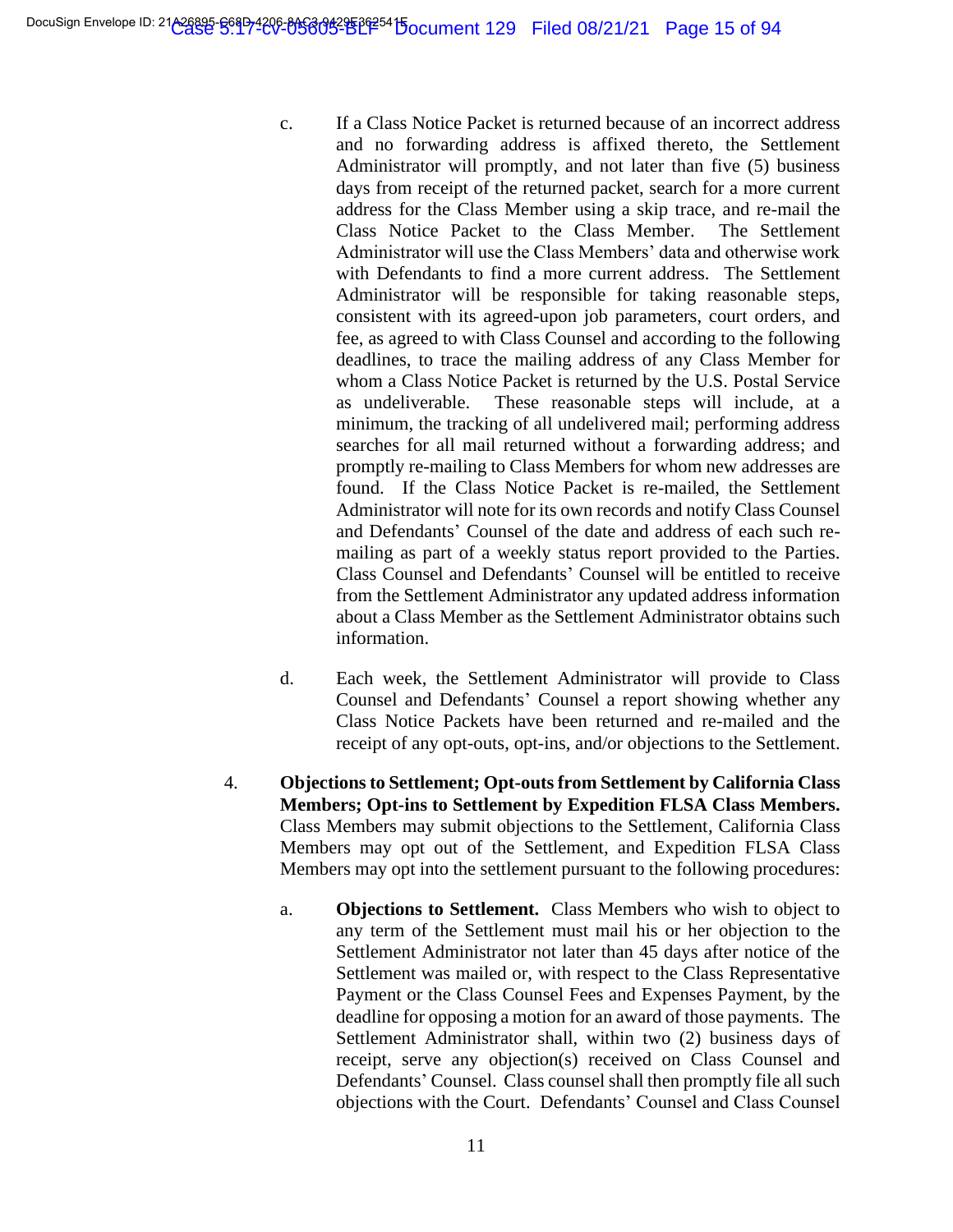shall file and serve any responses to objections no later than fourteen (14) calendar days prior to the Final Approval hearing. To be valid, any objection must: (1) contain the objecting Class Member's full name, current address, and telephone number, as well as contact information for any attorney representing the objecting Class Member for purposes of the objection; (2) include all objections and the factual and legal bases for same; (3) include any and all supporting papers, briefs, written evidence, declarations, and/or other evidence supporting the objection; and (4) be postmarked no later than forty-five (45) days after the Settlement Administrator originally mails the Class Notice Packets. The objection also will indicate whether the Class Member intends to appear at the Final Approval Hearing. Class Members who do not submit written objections in the manner and by the deadline specified above will be deemed to have waived any objections and will be foreclosed from making any objections (whether by appeal or otherwise) to the Settlement or other related matters.

- b. **FLSA Opt-Ins**. Expedition FLSA Class Members will have 45 days after the Consent to Join Settlement Form is mailed to complete and submit a claims form. Expedition FLSA Class Members who do not submit a Consent to Join Settlement Form by the deadline will be foreclosed from and be deemed to have waived any right to participate in the Action and the Settlement to the extent of any hours they have worked outside of California as Expedition Team Leads or Expedition Associates during the Covered Workweeks.
- c. **Request for Exclusion.** The Class Notice will provide that California Class Members may exclude themselves from the Settlement by mailing to the Settlement Administrator a signed letter requesting exclusion from the Settlement ("Exclusion Letter"), postmarked no later than 45 days after the Settlement Administrator originally mails the Class Notice Packets. The Exclusion Letter must include the Class Member's name, the last four (4) digits of the Class Member's Social Security number, the Class Member's signature, and the following statement or a substantively similar statement: "I request to be excluded from the class action Settlement in the matter of *Bush v. Vaco LLC,* Case No. 5:17-cv-05605, United States District Court for the Northern District of California." If a question is raised about the authenticity of an Exclusion Letter, the Settlement Administrator will have the right to demand additional proof of the Class Member's identity. A Class Member who timely submits a valid Exclusion Letter will not participate in or be bound by the Settlement and the Judgment, will not be entitled to any payment from the Settlement, and will not have any right to object to, appeal from, or comment on the Settlement. A Class Member who does not complete and mail a valid Exclusion Letter in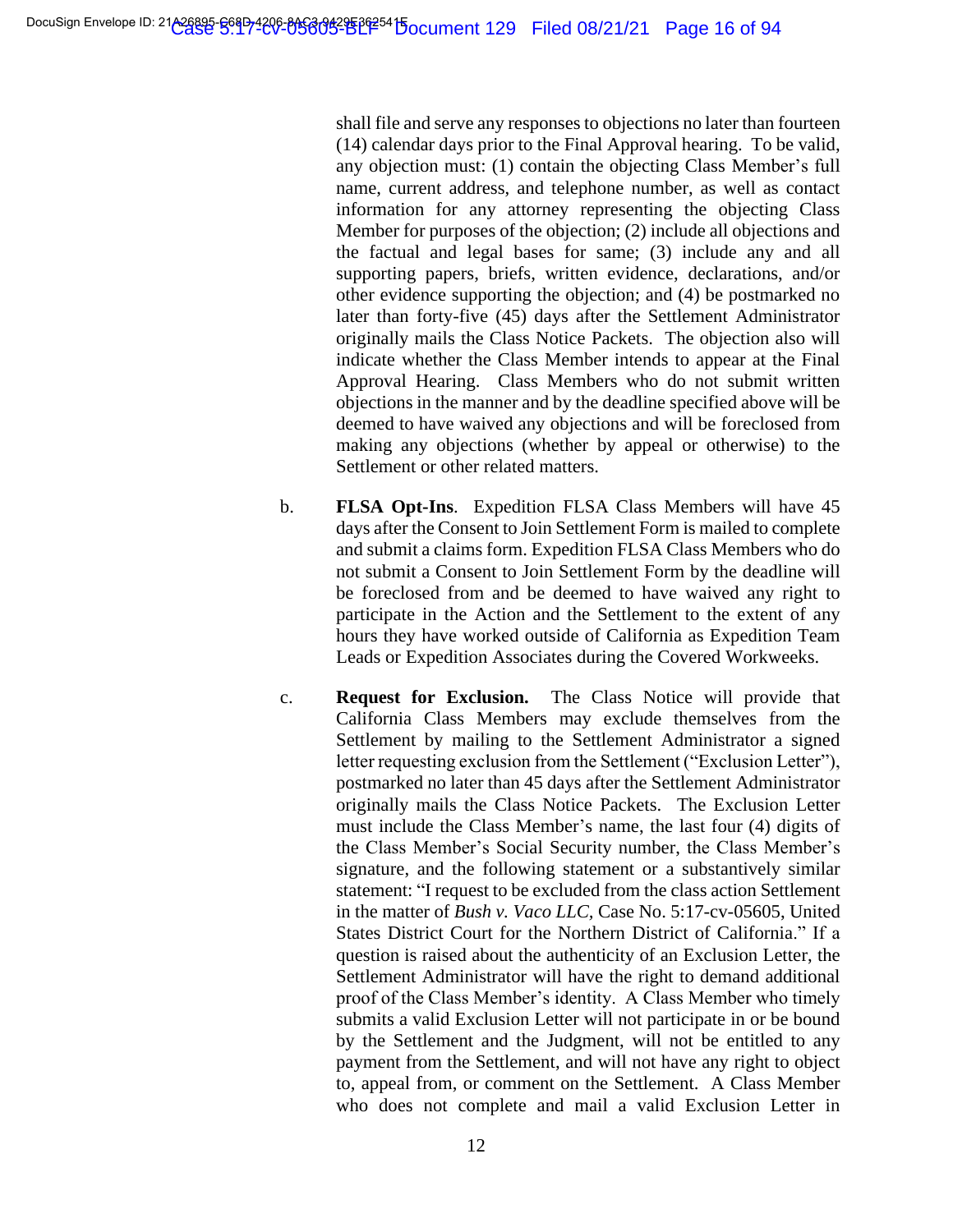Settlement in the manner and by the deadline specified above will automatically be bound by all terms and conditions of the Settlement, including its release of claims, if the Settlement is approved by the Court, and by the Judgment.

- d. **Report.** Not later than ten (10) days after the deadline for submission of opt-outs and opt-ins to the Settlement, the Settlement Administrator will provide the Parties with a complete and accurate list of objections, opt-outs submitted by California Class Members, and opt-ins submitted by FLSA Class Members.
- 5. **Resolution of Disputes.** If a Class Member disputes the Covered Workweeks shown on his or her Notice of Estimated Settlement Award, the Class Member must submit a dispute to the Settlement Administrator by returning the Notice of Estimated Settlement Award with the information that he or she contends is incorrect and including with the sheet any documentation the Class Member has to support his or her contention. Any such dispute must be postmarked no later than forty-five (45) days after the Settlement Administrator originally mails the Class Notice Packets. The Settlement Administrator shall notify counsel for the Parties of any disputes. In the event of such a dispute, Defendants will have the right to review their respective payroll, personnel, or other records to verify the correct information. The Parties shall meet and confer in an effort to resolve any disputes and shall notify the Settlement Administrator of their decision. If a dispute cannot be resolved, unless the Class Member presents convincing evidence proving that he or she worked more Covered Workweeks than shown by Defendants' records, the Class Member will be paid based on Defendants' records. To the extent that an individual who was not included on the list of Class Members that Defendants provided to the Settlement Administrator self-identifies as a Class Member, such individual must present evidence to the Settlement Administrator establishing the Covered Workweeks that he or she contends to have worked for Defendants as a Class Member no later than forty-five (45) days after the Settlement Administrator originally mails the Class Notice Packets, and the individual's claim will be resolved pursuant to the dispute procedure set forth in this paragraph. The resolution of disputes pursuant to the dispute procedure set forth in this paragraph will be final, binding on the Parties and the Class Member, and non-appealable.
- 6. **No Solicitation of Objection, Appeal, or Opt-Out.** Neither the Parties nor their respective counsel will solicit or otherwise encourage directly or indirectly any Class Member to opt into the Settlement, object to the Settlement, appeal from the Judgment, or opt out of the Settlement.
- 7. **Right of Defendants to Reject Settlement.** If five percent (5%) or more of the California Class Members, or a number of California Class Members whose Settlement Shares represent five percent (5%) or more of the total of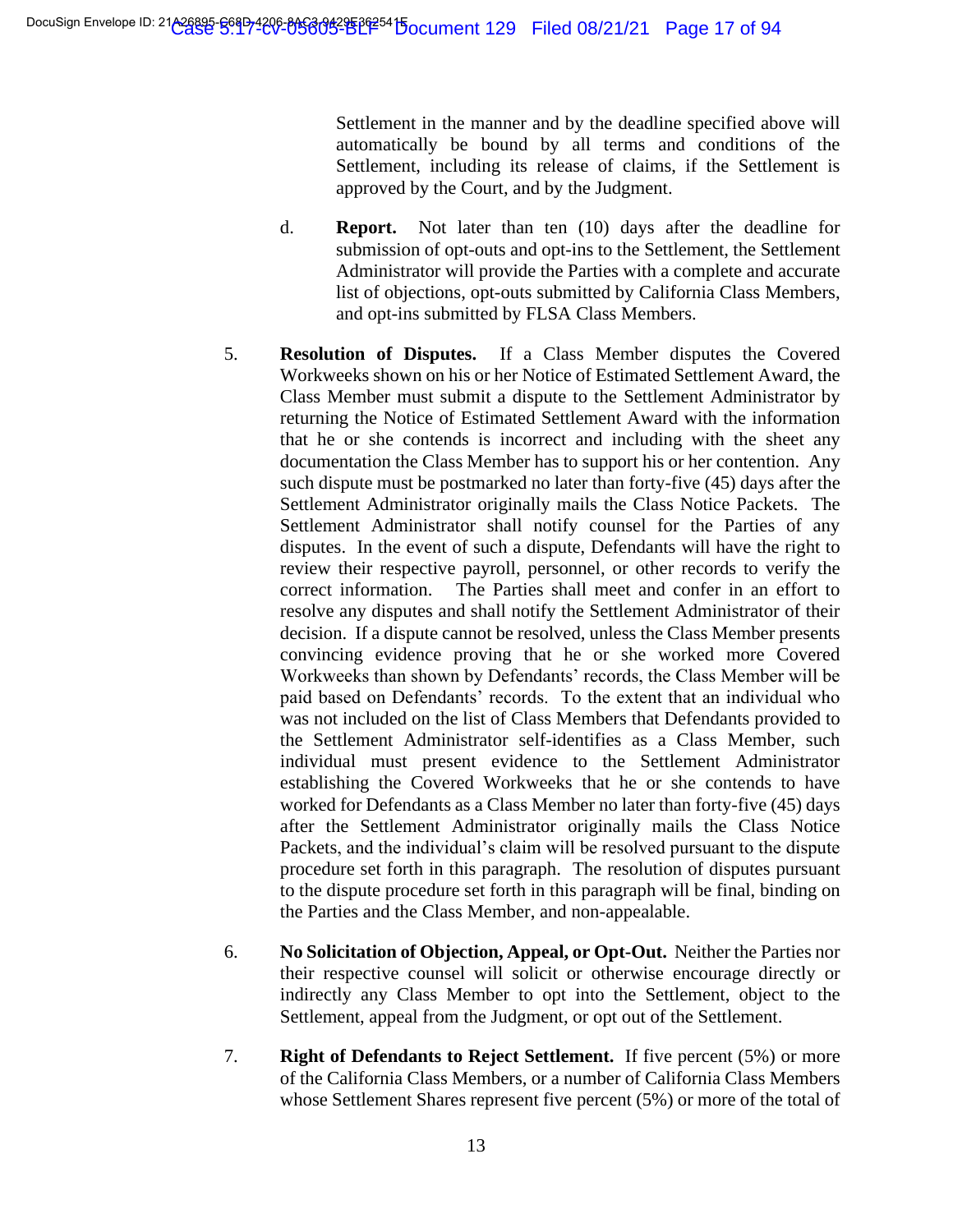all Settlement Shares, validly elect not to participate in the Settlement, Defendants (individually or collectively) will have the right to rescind the Settlement, and the Settlement and all actions taken in its furtherance will be null and void. Defendants must exercise this right within 15 days after the Settlement Administrator notifies the parties of the number of opt-outs, which the Settlement Administrator will do within 10 days after the deadline for submission of opt-outs. If Defendants do not exercise the right to rescind the Settlement based on the number of California Class Members who elect not to participate in the Settlement, Plaintiff will move for final approval of the Settlement, and Plaintiff will separately move for an award of the Class Representative Payment and the Class Counsel Fees and Expenses Payment pursuant to the Settlement, which Defendants will not oppose.

# 8. **Additional Briefing and Final Approval.**

- a. Not later than fifteen (15) days before the Final Approval Hearing, the Parties jointly will file with the Court a motion for final approval (including a determination that Defendants complied with CAFA with respect to the CAFA notice) of the Settlement, payment of the Settlement Administrator's reasonable fees and expenses, and Plaintiff will file a motion for awards of the Class Representative Payment and the Class Counsel Fees and Expenses Payment pursuant to this Settlement.
- b. Not later than fourteen (14) days before the Final Approval Hearing, Plaintiff and/or the Parties jointly may file a reply in support of the motion for final approval of the Settlement to the extent that any opposition to the motion is filed.
- c. If the Court does not grant final approval of the Settlement, or if the Court's final approval of the Settlement is reversed or materially modified on appellate review, then this Settlement will be null and void; if that occurs, the Parties will have no further obligations under the Settlement, including any obligation by Defendants to pay the Total Settlement Amount, except that Defendants will pay the Settlement Administrator's reasonable fees and expenses incurred as of the date that the Settlement is deemed null and void. An award by the Court of lesser amounts than sought for the Class Representative Payment or Class Counsel Fees and Expenses Payment will not be a material modification of the Settlement; although Plaintiff maintains the right to appeal any such reduction. In the event that the Court awards a lesser-thansought Class Representative Payment or Class Counsel Fees and Expenses Payment, the difference between the amounts awarded and sought will not revert back to Defendants but will revert to the Net Settlement Amount.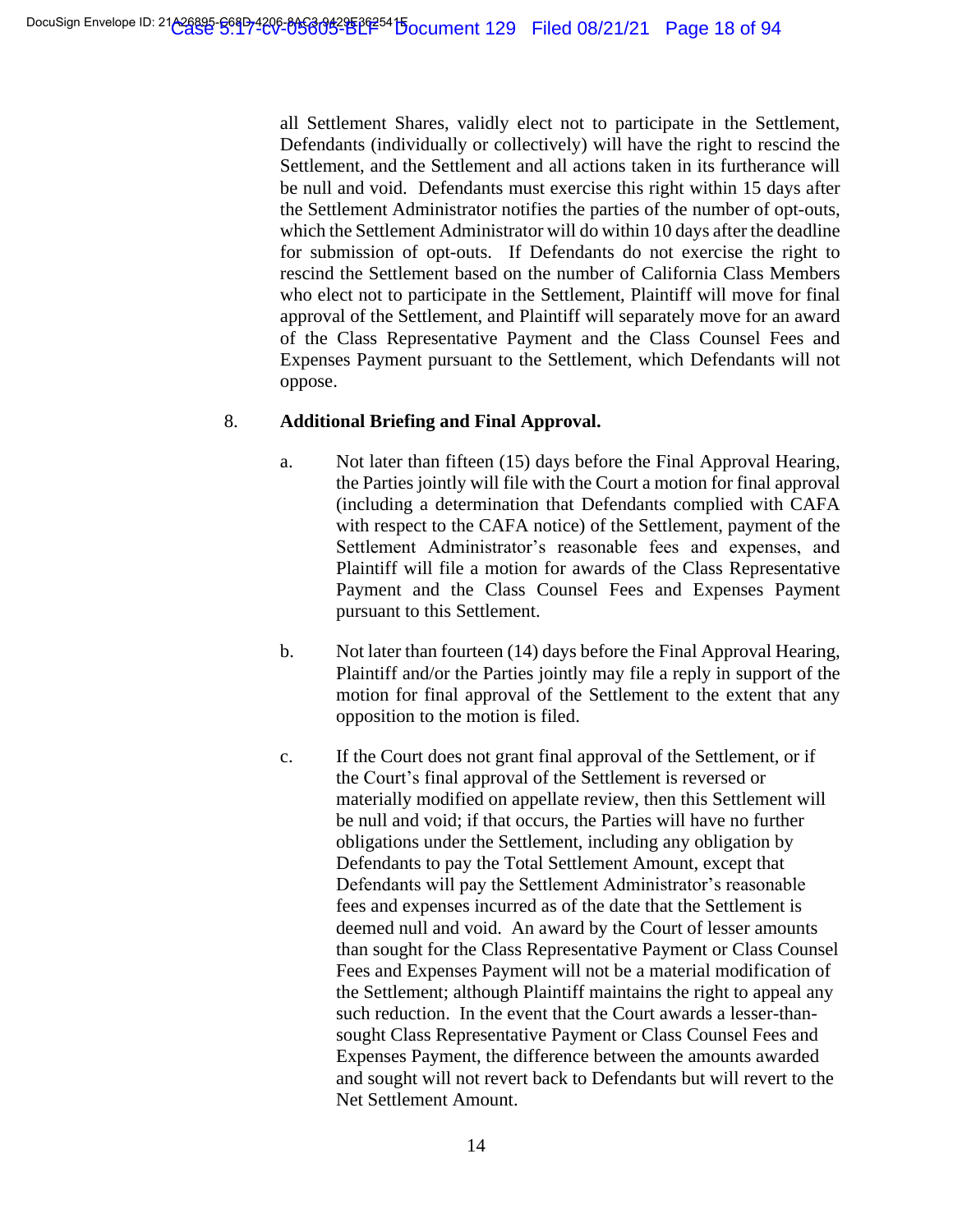- d. Together with the motion for final approval, Plaintiff will present a proposed Judgment to the Court for its approval and entry, in substantially the form evidenced by Exhibit F to this Agreement. After entry of the Judgment, the Court will have continuing jurisdiction over the Settlement solely for purposes of enforcing this Agreement.
- 9. **Waiver of Right to Appeal.** Provided that the Judgment is consistent with the material terms of this Agreement, Plaintiff, Class Members who did not timely submit an objection to the Settlement, Expedition FLSA Class Members who timely opted in to this Settlement, Defendants, and their respective counsel hereby waive any and all rights to appeal from the Judgment, including all rights to any post-judgment proceeding and appellate proceeding, such as a motion to vacate judgment, a motion for new trial, and any extraordinary writ, and the Judgment therefore will become non-appealable at the time it is entered. The waiver of appeal does not include any waiver of the right to oppose any appeal, appellate proceedings or post-judgment proceedings, or to file a cross-appeal. This paragraph does not preclude Plaintiff or Class Counsel from appealing from a refusal by the Court to award the full Class Representative Payment or the Class Counsel Fees and Expenses Payment sought by them; however, such an order or affirmance of such an order will not entitle Plaintiff, Participating Class Members, or Defendants to avoid the Settlement. If an appeal is taken from the Judgment, the time for consummating the Settlement (including making payments under the Settlement) will be suspended until such time as the appeal is finally resolved and the Judgment becomes Final, as defined in this Agreement.
- 10. **Vacating, Reversal, or Material Modification of Judgment on Appeal or Review.** If, after a notice of appeal or a petition for *certiorari* or review, or any other motion, petition, or application, the reviewing court vacates, reverses, or modifies the Judgment such that there is a material change to the Settlement, and that court's decision is not completely reversed and the Judgment is not fully affirmed on review by a higher court, then either Plaintiff or Defendants (individually or collectively) will have the right to void the Settlement, which the Party must do by giving written notice to the other Parties, the reviewing court, and the Court not later than thirty (30) days after the reviewing court's decision vacating, reversing, or materially modifying the Judgment becomes Final. A vacation, reversal, or modification of the Court's award of the Class Representative Payment or the Class Counsel Fees and Expenses Payment will not constitute a vacating, reversal, or material modification of the Judgment within the meaning of this paragraph.
- 11. **Timing of Settlement Payments.** Within three (3) days after the Settlement becomes Final, as defined in this Agreement, the Settlement Administrator will provide Vaco with wire transfer information. Within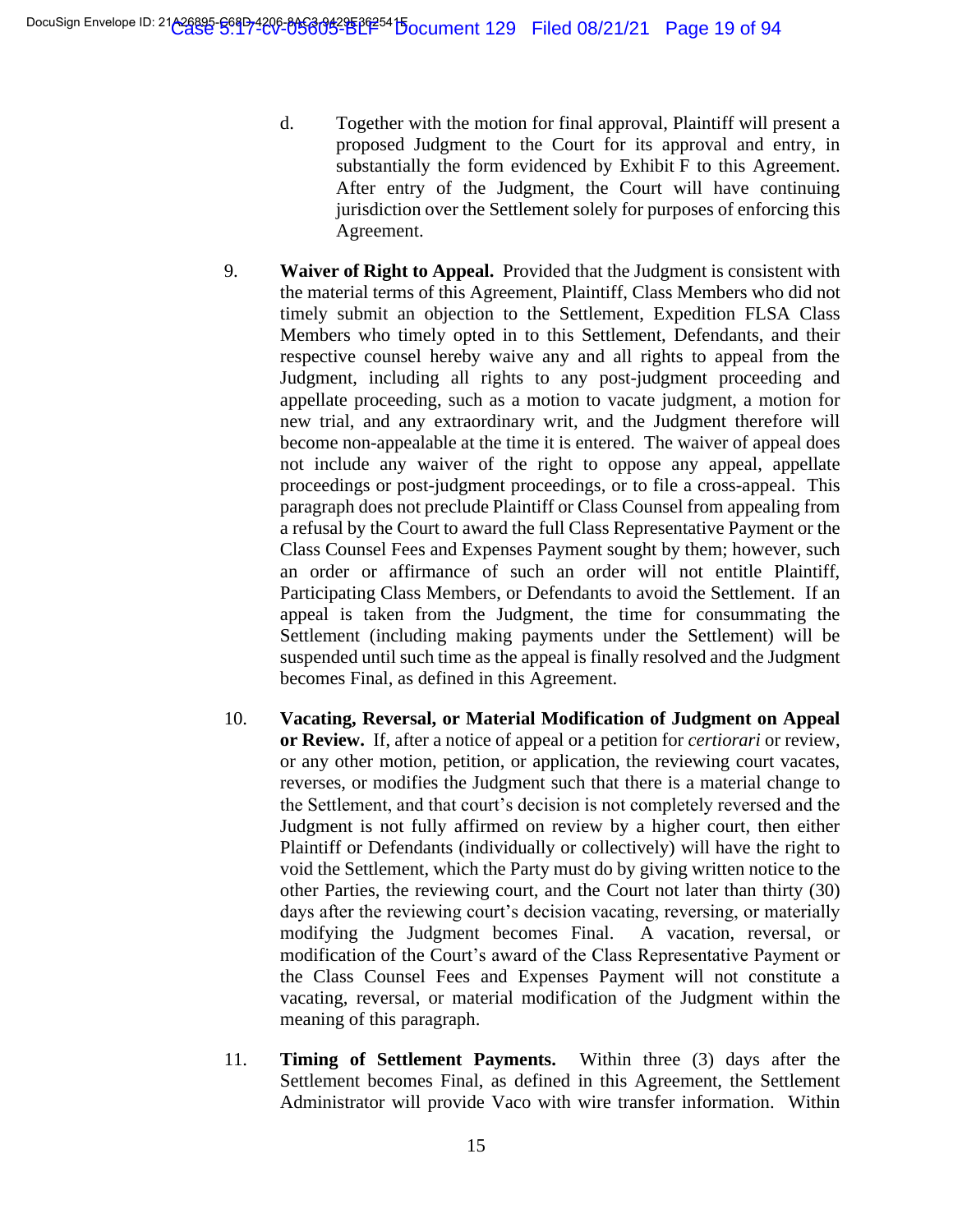twenty (20) days after the Settlement Administrator provides Vaco with wire transfer information, Vaco will transfer the Total Settlement Amount to the Settlement Administrator via wire transfer. Within seven (7) days thereafter, the Settlement Administrator will pay to Class Members the Settlement Shares; to Plaintiff, the Class Representative Payment; to Class Counsel, the Class Counsel Fees and Expenses Payment; and to the Settlement Administrator, its reasonable fees and expenses.

- 12. **Reversion of Non-Participating Expedition FLSA Class Members' Settlement Shares**. Estimated Settlement Shares are calculated assuming that all Expedition FLSA Class Members opt into the Settlement. However, Settlement checks will only be sent to Participating Class Members. For those Expedition FLSA Class Members who do not consent to join the action and participate in the Settlement by submitting a claim form, the Settlement Administrator shall return to Vaco the money attributable to the checks for those Expedition FLSA Class Members. However, this reversion shall not exceed 10% of the Total Settlement Amount, meaning that for example if the Total Settlement Amount remains at \$1,500,000, no more than \$150,000 will return to Vaco. Any reversion amount in excess of 10% will remain in the Net Settlement Amount.
- 13. **Uncashed Settlement Share Checks.** A Class Member must cash his or her Settlement Share check within one hundred and eighty (180) calendar days after it is mailed to him or her. If a check is returned to the Settlement Administrator, the Settlement Administrator will make all reasonable efforts to re-mail it to the Class Member at his or her correct address. If any Class Member's Settlement Share check is not cashed within one hundred and twenty (120) days after its last mailing to the Class Member, the Settlement Administrator will send the Class Member a letter or postcard informing him or her that unless the check is cashed in the next sixty (60) days, it will expire and become non-negotiable, and offer to replace the check if it was lost or misplaced but not cashed. If a Class Member fails to cash the check for his or her Settlement Share within one hundred and eighty (180) days after it is mailed to him or her, subject to Court approval, the Settlement Administrator will cancel the check(s) and distribute those funds to the Law Foundation of Silicon Valley as a *cy pres* recipient. One hundred and ninety (190) calendar days after mailing the last settlement check to Class Members, the Settlement Administrator shall submit a declaration, through Class Counsel, to the Court reporting: (1) the amount of unclaimed settlement funds remaining; and (2) the efforts made by the Settlement Administrator to have the Class Members to whom such funds belong cash their Settlement Checks. Thereafter, only if the Court approves distribution of the unclaimed funds to the *cy pres* recipient shall the Settlement Administrator do so.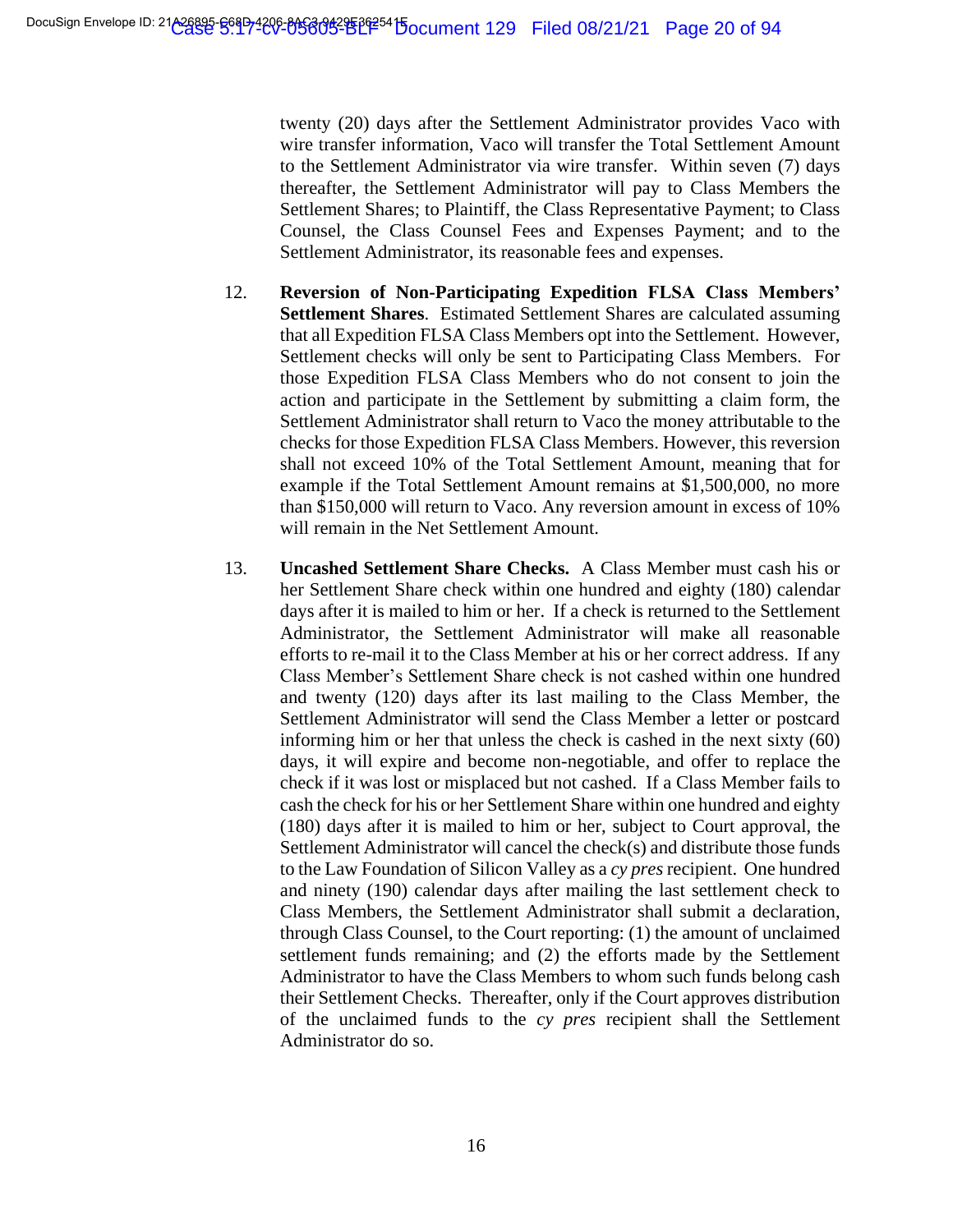# F. **Release and Waiver of Claims.**

- 1. **Plaintiff.** In consideration of Plaintiff's awarded Class Representative Payment, Plaintiff's Settlement Share, and the other terms and conditions of the Settlement, as of the date the Settlement becomes Final, Plaintiff releases any and all known and unknown claims against Vaco and Google and any of their present and former parents, subsidiaries and affiliated companies or entities, and their respective officers, directors, employees, partners, members, shareholders and agents, and any other successors, assigns and legal representatives and their related persons and entities (collectively, "Released Parties"), and waives the protection of California Civil Code section 1542.
- 2. **California Class Members**. In consideration for their awarded Settlement Shares, as of the date the Settlement becomes Final, all California Class Members (other than those California Class Members who timely and validly elected not to participate in the Settlement) release any and all known and unknown claims against Vaco, Google and the Released Parties based on the facts alleged in the operative complaint, including that from August 12, 2013 through the date on which the Court grants preliminary approval of the Settlement, Defendants failed to provide meal periods; provide rest periods; pay hourly wages; pay overtime compensation; indemnify employees for business expenses; provide accurate itemized wage statements; and pay all wages due to discharged and quitting employees. The released claims include but are not limited to claims brought under California Labor Code sections 201, 202, 203, 204, 223, 226, 226.7, 510, 512, 1194, 1194.2, 1197, 1197.1, 1198, 2802, California Business and Professions Code sections 17200-17208, and the Industrial Welfare Commission Wage Orders. Such claims include claims for wages, statutory penalties, civil penalties, or other relief under the California Labor Code and any other related state or municipal law; relief from unfair competition under California Business and Professions Code section 17200 et seq.; attorneys' fees and costs; and interest, and waives the protection of California Civil Code section 1542 with respect to such claims (the "California Class Members' Released Claims").
- 3. **Expedition FLSA Class Members**. In consideration for their awarded Settlement Shares, as of the date the Settlement becomes Final, all employees who are Expedition FLSA Class Members who timely submitted Consent to Join Settlement Forms release any and all known and unknown claims against Vaco, Google and the Released Parties that arise out of the allegations that, from August 12, 2014 through the date on which the Court grants preliminary approval of the Settlement, Defendants failed to pay for all hours worked; failed to pay overtime wages; and failed to keep accurate records of all hours worked. The released claims include but are not limited to claims under the Fair Labor Standards Act (FLSA), 29 U.S.C. §§ 201 et seq., and any similar federal, state, municipal or local laws. Such claims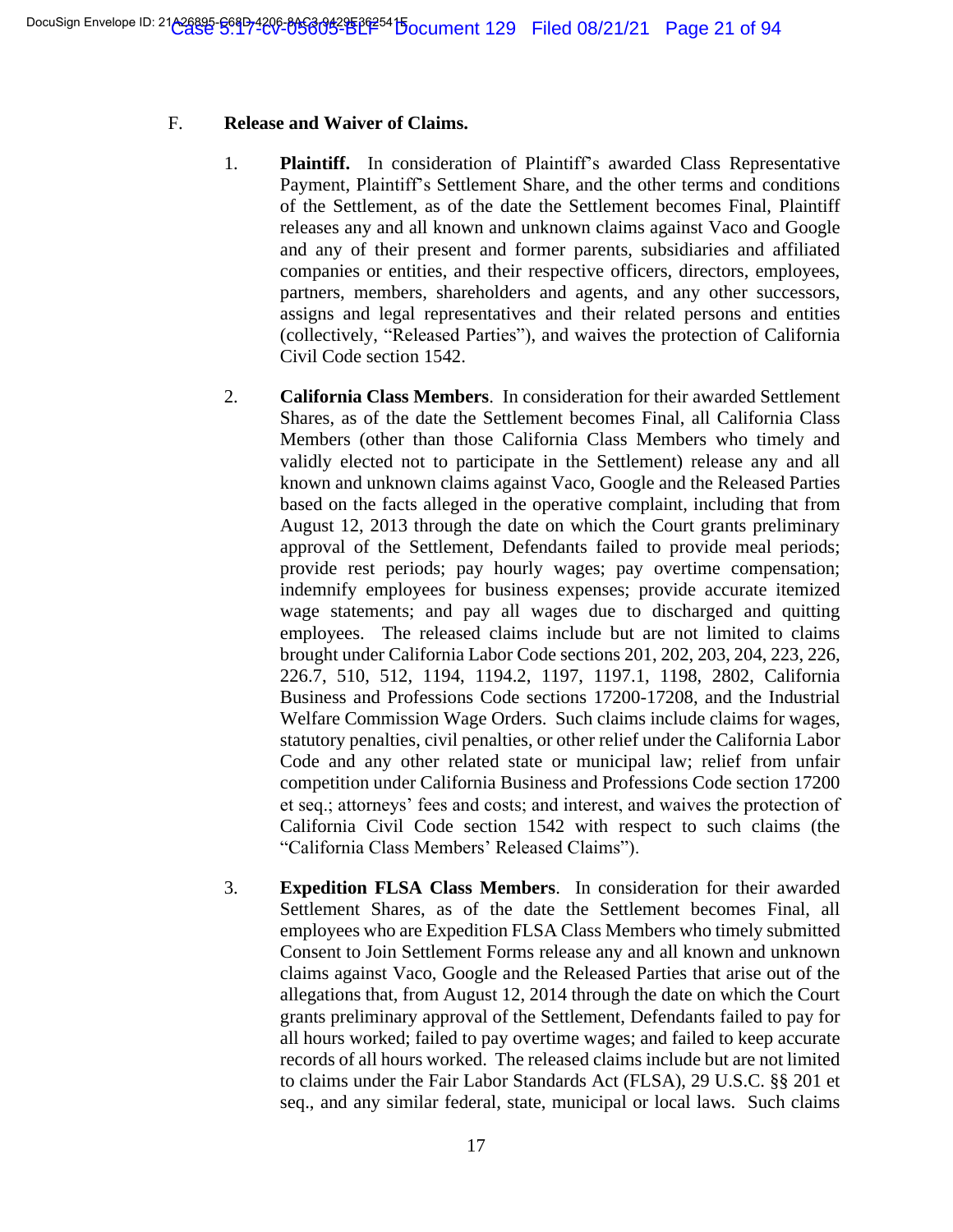include claims for wages, statutory or civil penalties, liquidated damages, interest, other relief, and claims for attorneys' fees and costs (the "Expedition FLSA Class Members' Released Claims").

- 4. **Class Counsel.** Class Counsel will not seek or be entitled to any attorneys' fees and/or expenses related to the Covered Claims, other than those specified in this Agreement.
- 5. **Waiver of Known and Unknown Claims.** Plaintiff and the Class Members have released claims, as provided for in sections III.F.1 and III.F.2 that include all such respective claims, whether known or unknown by the releasing party. Thus, even if Plaintiff or the Class Members discover facts in addition to or different from those that she or they now know or believe to be true with respect to the subject matter of their respective claims, those claims will remain released and forever barred. Therefore, with respect only to those respective released claims, Plaintiff and the Class Members expressly waive and relinquish the provisions, rights and benefits of section 1542 of the California Civil Code, which reads:

A general release does not extend to claims that the creditor or releasing party does not know or suspect to exist in his or her favor at the time of executing the release and that, if known by him or her, would have materially affected his or her settlement with the debtor or released party.

- G. **No Effect on Other Benefits.** The Settlement Shares will not result in any additional benefit payments (such as  $401(k)$  or bonus) beyond those provided by this Agreement to Plaintiff or Class Members, and Class Members will be deemed to have waived all such claims, whether known or unknown by them, as part of their release of claims under this Agreement.
- H. **Confidentiality.** Except as noted below, Plaintiff and her attorneys will not publicize or make any statements about this case, this Settlement, or the results obtained to anyone (including statements on the internet, social media, any other electronic statements to anyone, or any press or other media releases or any communication with the press or media). Plaintiff and her attorneys will be able to communicate about the Settlement to family members, clients, Class Members, financial advisors, retained experts, and vendors. Plaintiff and her attorneys will also be able to make any statements or court filings reasonably necessary to finalize and obtain approval of the Settlement from any court. Plaintiff's counsel may also make statements that involve a general description of this case, including the result obtained, anywhere, including the internet, as long as such description does not include the names of any parties, including Vaco and Google, and such description does not include any facts or descriptions that would allow a reasonable person to identify either Defendant. If, before the filing of the Motion for Preliminary Approval, Plaintiff or her attorneys, in violation of this paragraph, disclose to any unauthorized party (a) that a settlement has been reached or (b) any of the terms of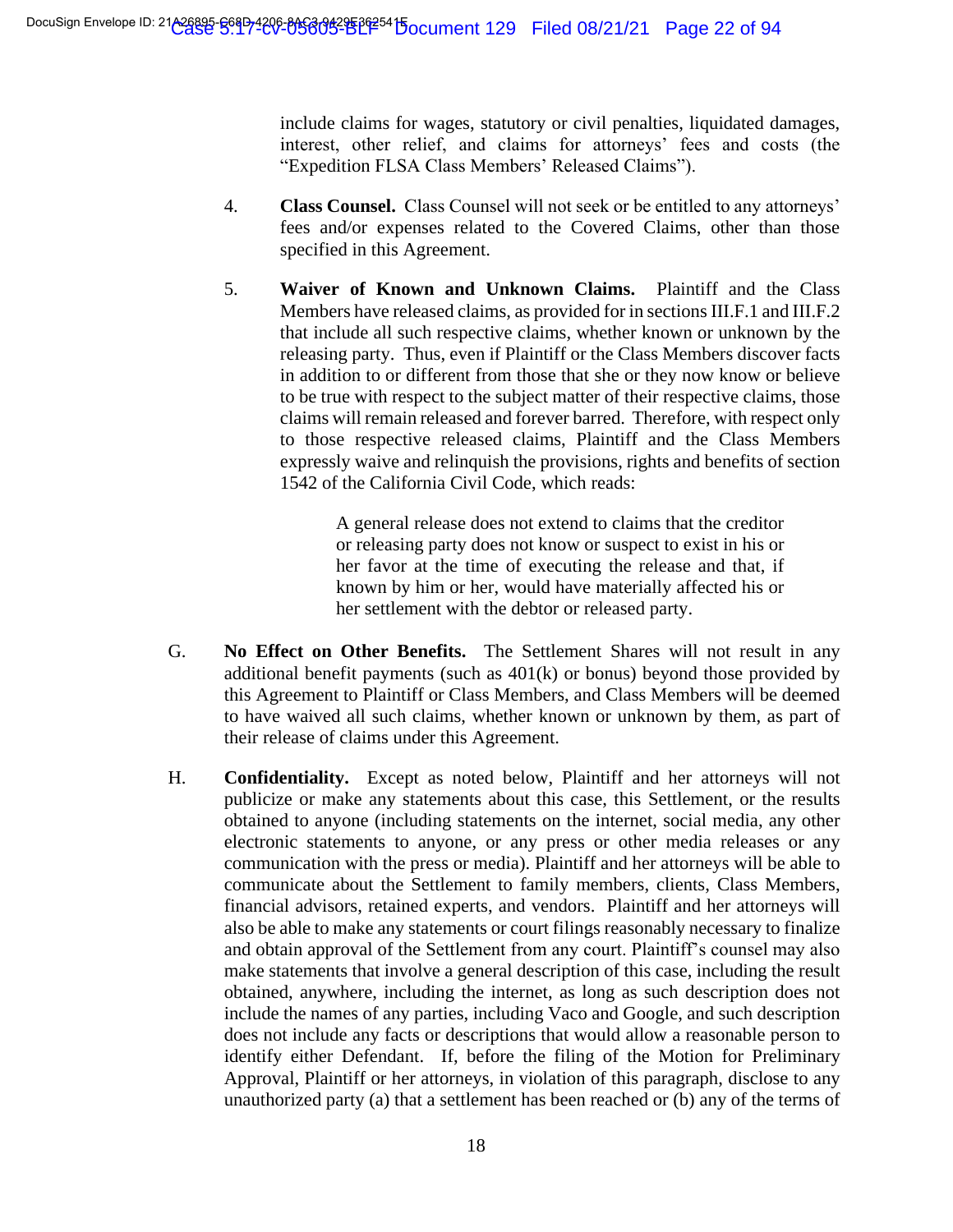the Settlement except as required by law or to effect the Settlement, Defendants (individually or collectively) may rescind the Settlement, rendering it null and void.

I. **Class Size/Escalator**. Vaco represents that the total number of Covered Workweeks is approximately 10,061 workweeks, consisting of 1,752 exempt employee workweeks and 8,309 non-exempt employee workweeks. If the actual number of Covered Workweeks is ten percent (10%) or more greater than the aggregate of 1,752 exempt employee workweeks and 8,309 non-exempt employee workweeks, the Total Settlement Amount will increase on a pro-rata basis equal to the increase in class size (e.g. if the actual workweeks for exempt employees and non-exempt employees were 15% greater than 10,061 workweeks, the Total Settlement Amount will increase by 15%).

# J. **Miscellaneous Terms.**

# 1. **No Admission of Liability.**

- a. Defendants deny that they have engaged in any unlawful activity, have failed to comply with the law in any respect, have any liability to anyone under the claims asserted in the Action, or that but for the Settlement a class should be certified in the Action. This Agreement is entered into solely for the purpose of compromising highly disputed claims. Nothing in this Agreement is intended or will be construed as an admission of liability or wrongdoing by Defendants, or an admission by Plaintiff that any of her claims were nonmeritorious or any defense asserted by Defendants was meritorious. This Settlement and the fact that Plaintiff and Defendants were willing to settle the Action will have no bearing on, and will not be admissible in connection with, any litigation (other than solely in connection with the Settlement).
- b. The Parties agree that the motion for preliminary approval seeking, *inter alia*, certification of a class is for purposes of the Settlement only and if, for any reason, the Settlement is not approved, the certification will have no force or effect and will be immediately revoked. The Parties further agree that certification for purposes of the Settlement is in no way an admission that class certification is proper under the more stringent standard applied for litigation purposes and that this Settlement will not be admissible in this or any other proceeding as evidence that (a) a class should be certified as Plaintiff proposed or (b) Defendants are liable to Plaintiff or the Classes as Plaintiff alleges.
- c. Whether or not the Judgment becomes Final, nothing in the Settlement, this Agreement, any document, statement, proceeding or conduct related to the Settlement or the Agreement, or any reports or accounting of those matters, will be (i) construed as, offered or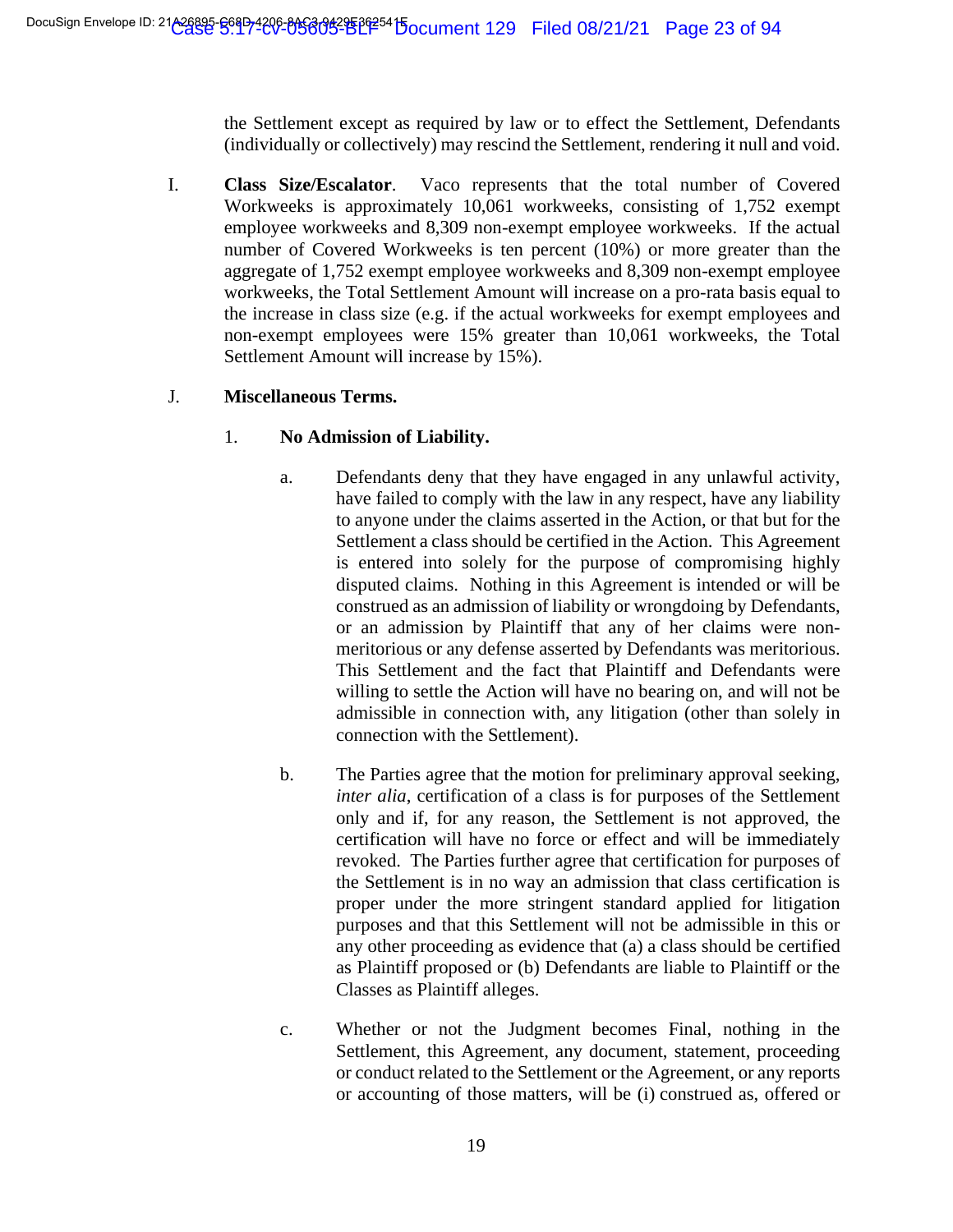admitted in evidence as, received as, or deemed to be evidence for any purpose adverse to Defendants or the Released Parties, including, but not limited to, evidence of a presumption, concession, indication or admission by any of the Released Parties of any liability, fault, wrongdoing, omission, concession or damage; or (ii) disclosed, referred to or offered in evidence against any of the Released Parties, in any further proceeding in the Action, or any other civil, criminal or administrative action or proceeding except for purposes of effectuating the Settlement pursuant to this Agreement.

- d. This section and all other provisions of this Agreement notwithstanding, any and all provisions of this Agreement may be admitted in evidence and otherwise used in any and all proceedings to enforce any or all terms of this Agreement, or in defense of any claims released or barred by this Agreement.
- 2. **Costs and Fees**. Except as otherwise provided in this Agreement, each of the parties shall bear his, her, or its respective attorneys' fees and costs.
- 3. **Integrated Agreement.** After this Agreement is signed and delivered by all Parties and their counsel, this Agreement and its exhibits will constitute the entire agreement between the Parties relating to the Settlement, and it will then be deemed that no oral representations, warranties, covenants, or inducements have been made to any Party concerning this Agreement or its exhibits other than the representations, warranties, covenants, and inducements expressly stated in this Agreement and its exhibits. However, the Memorandum of Agreement may be introduced into evidence to prove the fact and terms of the Parties' Settlement.
- 4. **Modification of Agreement.** This Agreement, and any and all parts of it, may be amended, modified, changed, or waived only by an express written instrument signed by all Parties or their successors-in-interest, or by counsel for all Parties or their successors-in-interest.
- 5. **Agreement Binding on Successors.** This Agreement will be binding upon, and inure to the benefit of, the successors of each of the Parties.
- 6. **Applicable Law.** All terms and conditions of this Agreement and its exhibits will be governed by and interpreted according to the laws of the State of California, without giving effect to any conflict of law principles or choice of law principles.
- 7. **Cooperation in Drafting.** The Parties have cooperated in the drafting and preparation of this Agreement. This Agreement will not be construed against any Party on the basis that the Party was the drafter or participated in the drafting.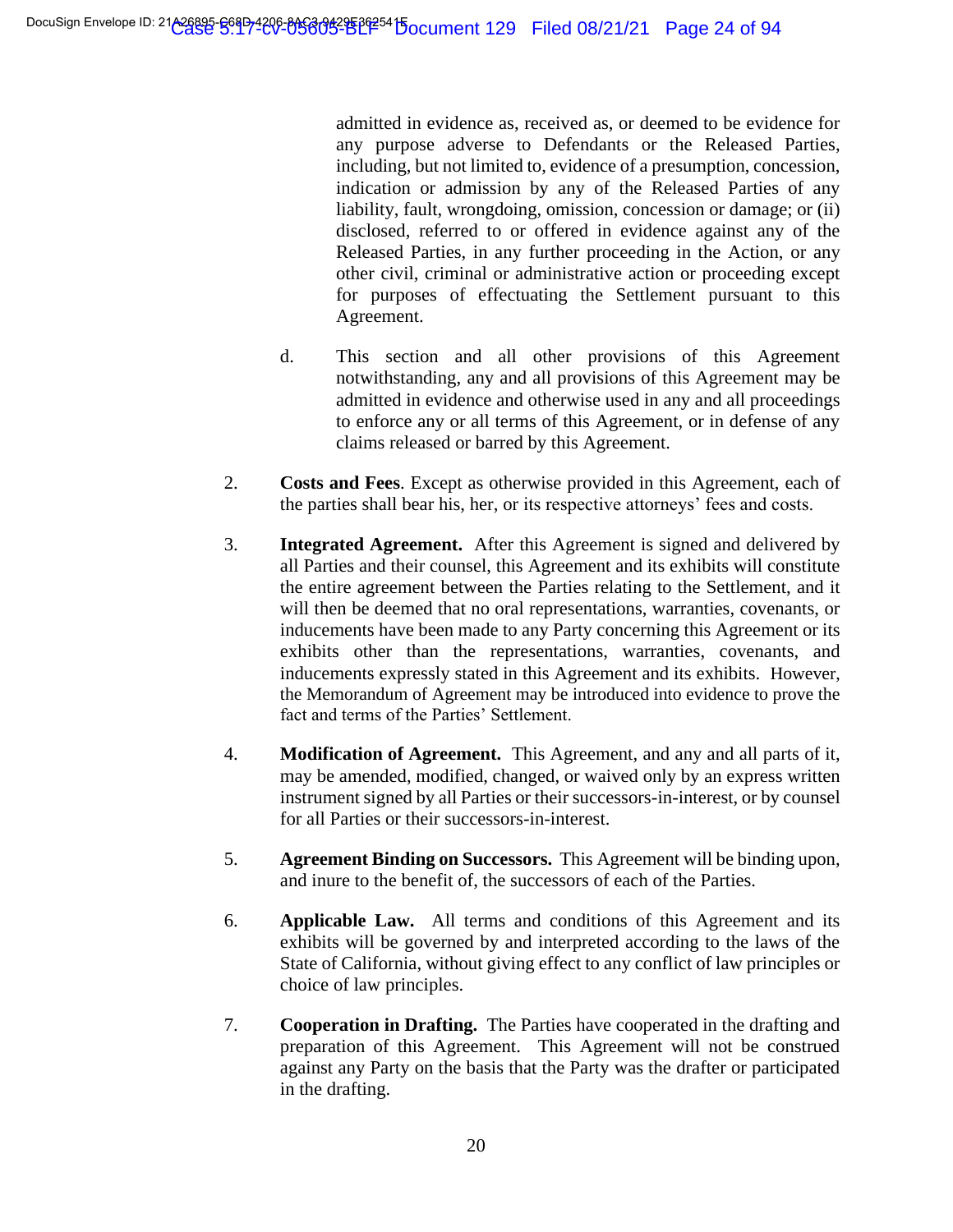- 8. **Fair Settlement.** The Parties and their respective counsel believe and warrant that this Agreement reflects a fair, reasonable, and adequate settlement of the Covered Claims and have arrived at this Agreement through arms-length negotiations, taking into account all relevant factors, current and potential.
- 9. **Authority to Act for Plaintiff.** Counsel for Plaintiff represent that they have full authority to accept this Agreement on behalf of Plaintiff and to bind Plaintiff to all of its terms and conditions.
- 10. **Headings.** The descriptive heading of any section or paragraph of this Agreement is inserted for convenience of reference only and does not constitute a part of this Agreement.
- 11. **Notice.** All notices, demands or other communications given under this Agreement will be in writing and deemed to have been duly given as of the third business day after mailing by United States mail, addressed as follows:

*To Plaintiff and the Class:*

Shaun Setareh Thomas Segal Setareh Law Group 9665 Wilshire Blvd., Suite 430 Beverly Hills, California 90212 Telephone: (310) 888-7771 Facsimile: (310) 888-0109 shaun@setarehlaw.com thomas@setarehlaw.com

#### *To DEFENDANT VACO LLC*

Daniel B. Chammas Min K. Kim Ford & Harrison LLP 350 South Grand Avenue, Suite 2300 Los Angeles, California 90071 Telephone: (213) 237-2400 Facsimile: (213) 237-2401 dchammas@fordharrison.com mkim@fordharrison.com

#### TO DEFENDANT GOOGLE LLC

Zachary P. Hutton Paul A. Holton Paul Hastings LLP 101 California Street, 48th Floor San Francisco, California 94111 Telephone: (415) 856-7000 Facsimile: (415) 856-7100 zachhutton@paulhastings.com paulholton@paulhastings.com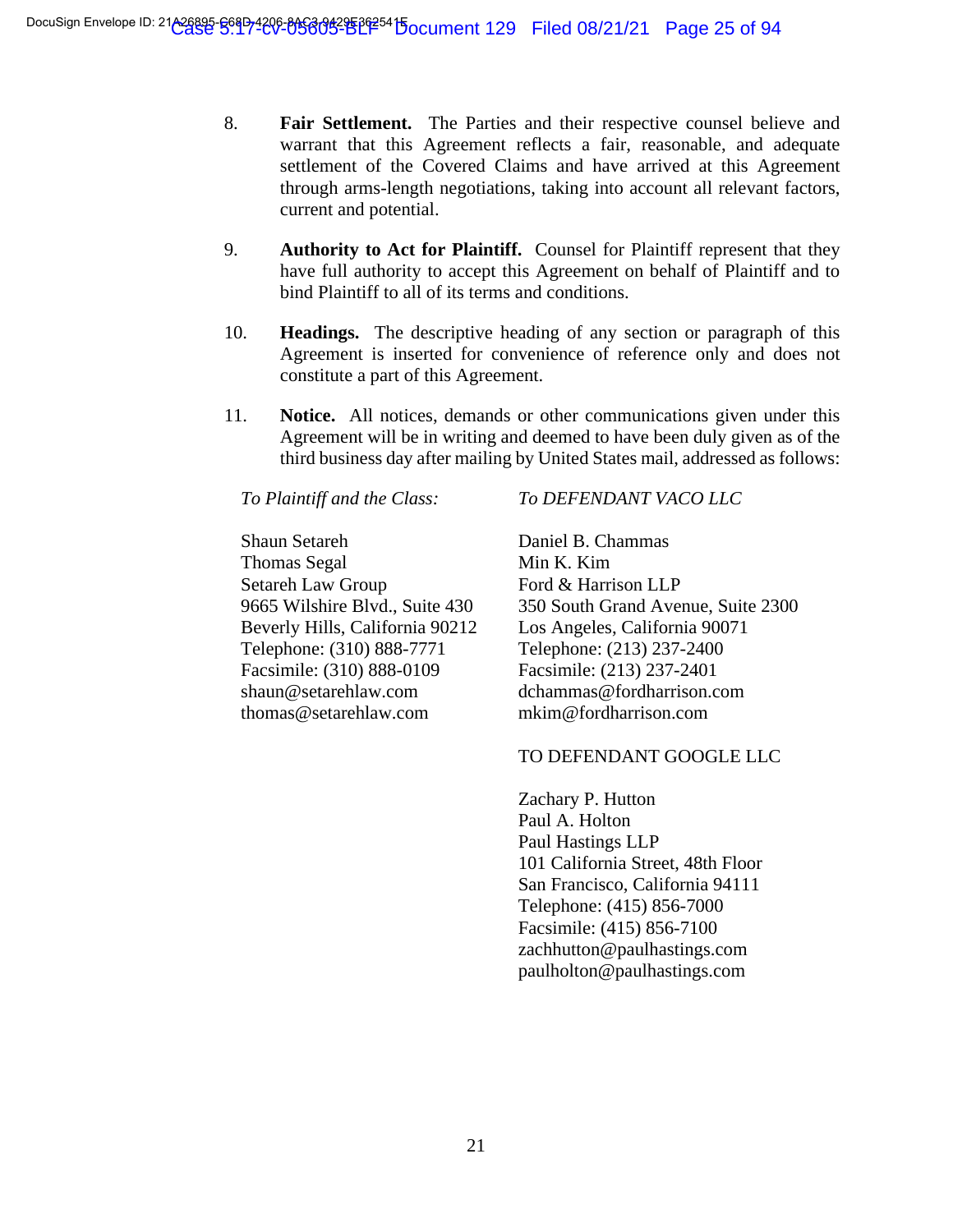- 12. **Invalidity of Any Provision**. The Parties request that before declaring any provision of this Agreement invalid, the Court shall first attempt to construe all provisions as valid to the fullest extent possible consistent with applicable precedents.
- 13. **Execution in Counterpart.** This Agreement may be executed in one or more counterparts. All executed counterparts and each of them will be deemed to be one and the same instrument provided that counsel for the Parties will exchange between themselves original signed counterparts. Facsimile signatures will be accepted if the original signature is provided within seven days. Any executed counterpart will be admissible in evidence to prove the existence and contents of this Agreement.

# **IV. EXECUTION BY PARTIES AND COUNSEL**

The Parties and their counsel hereby execute this Agreement.

|  | Dated: 8/19/2021 | <b>CHRISTIANA BUSH</b><br>DocuSigned by:<br>$4\pi$<br>2F01BFA1CA47                                                                                           |
|--|------------------|--------------------------------------------------------------------------------------------------------------------------------------------------------------|
|  | Dated: 8/19/2021 | <b>SHAUN SETAREH</b><br><b>SETAREH LAW GROUP</b><br>-DocuSigned by:<br>Cliain S. Setareli<br>Shaun Setaren<br>By:<br>Attorneys for Plaintiff Christiana Bush |
|  |                  | <b>VACO LLC</b>                                                                                                                                              |
|  |                  | Jay Hollomon<br>Vaco LLC                                                                                                                                     |
|  |                  | <b>DANIEL CHAMMAS</b><br><b>FORD HARRISON LLP</b>                                                                                                            |
|  |                  | By: Daniel Chammas<br>Attorneys for Defendant Vaco LLC                                                                                                       |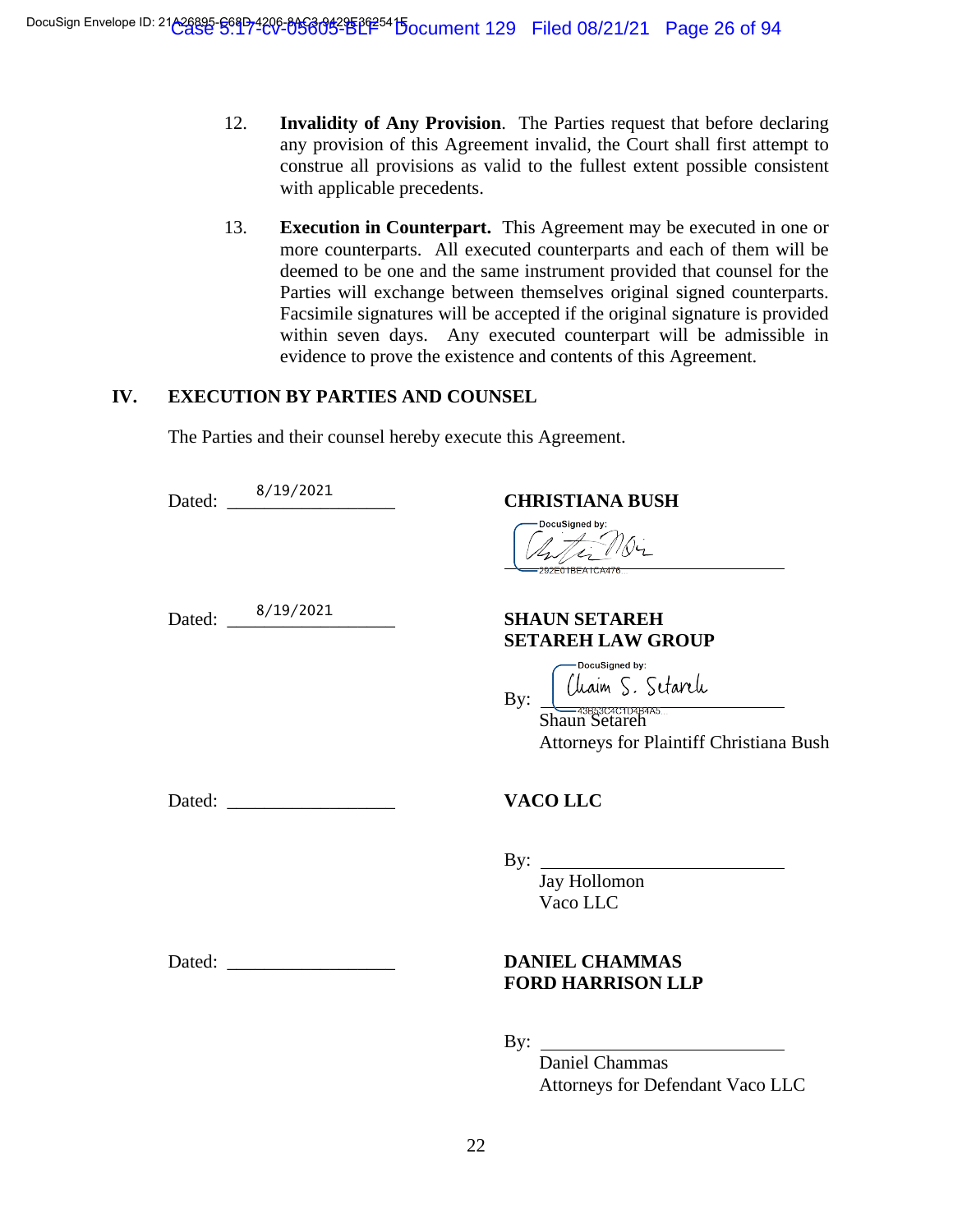- $12.$ Invalidity of Any Provision. The Parties request that before declaring any provision of this Agreement invalid, the Court shall first attempt to construe all provisions as valid to the fullest extent possible consistent with applicable precedents.
- 13. **Execution in Counterpart.** This Agreement may be executed in one or more counterparts. All executed counterparts and each of them will be deemed to be one and the same instrument provided that counsel for the Parties will exchange between themselves original signed counterparts. Facsimile signatures will be accepted if the original signature is provided within seven days. Any executed counterpart will be admissible in evidence to prove the existence and contents of this Agreement.

#### IV. **EXECUTION BY PARTIES AND COUNSEL**

The Parties and their counsel hereby execute this Agreement.

Dated:

**CHRISTIANA BUSH** 

Dated:

#### **SHAUN SETAREH SETAREH LAW GROUP**

By:  $\qquad \qquad$ 

Shaun Setareh Attorneys for Plaintiff Christiana Bush

Dated: 8/20/21

In follow By: Jay Hq **Zomon** 

VacoLLC

**VACO LLC** 

**DANIEL CHAMMAS FORD HARRISON LLP** 

 $012$ 

Daniel Chammas Attorneys for Defendant Vaco LLC

Dated: 08/20/2021

 $By:$